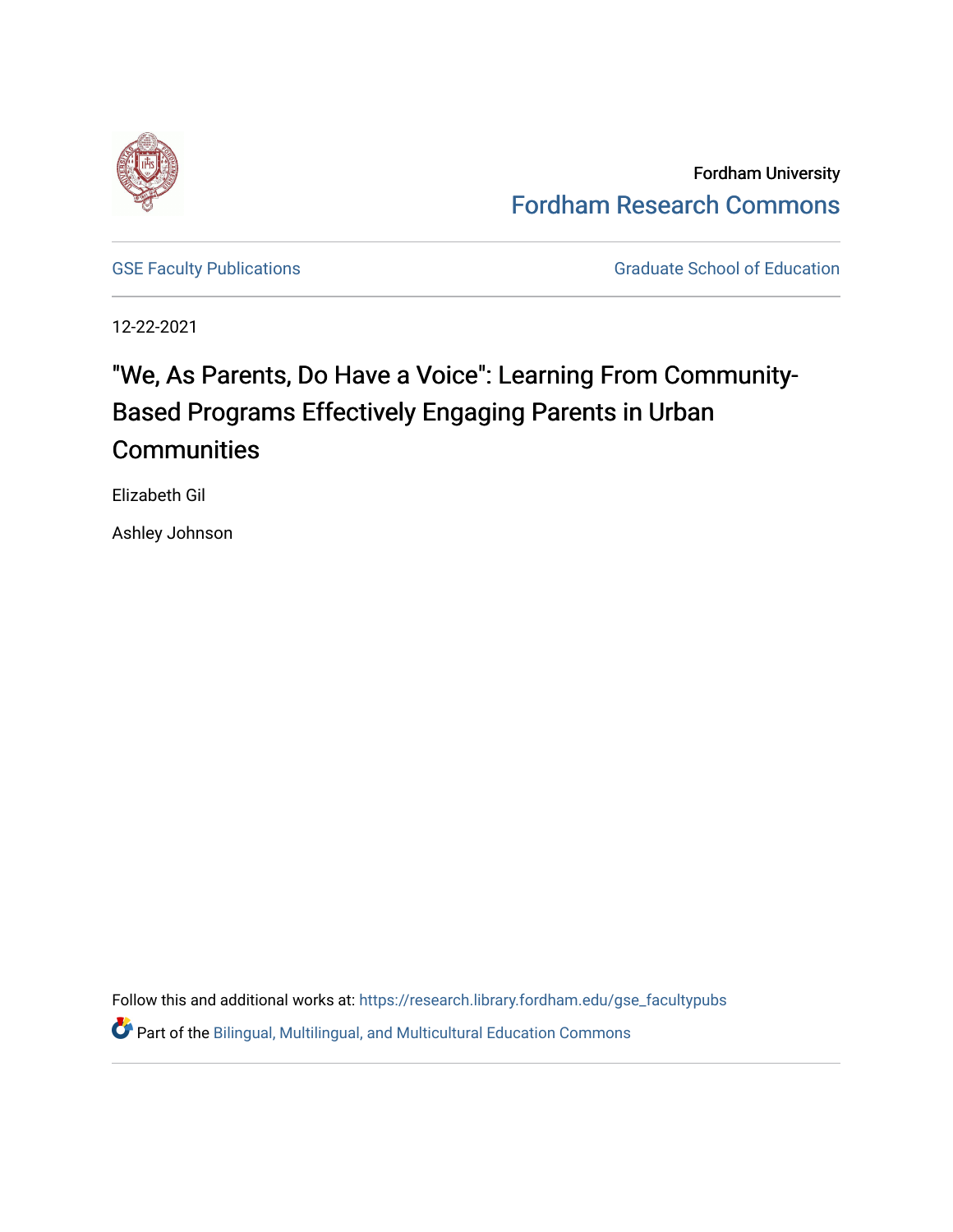Original Research Article

"We, as Parents, Do Have a Voice": Learning from Community-Based Programs Effectively Engaging Parents in Urban Communities

Urban Education 1–30 © The Author(s) 2021 Article reuse guidelines: [sagepub.com/journals-permissions](https://us.sagepub.com/en-us/journals-permissions) DOI: 10.1177/00420859211068466 [journals.sagepub.com/home/uex](https://journals.sagepub.com/home/uex)



Elizabeth Gil<sup>1</sup><sup>D</sup> and Ashley Johnson<sup>2</sup>

#### Abstract

Utilizing Yosso's community cultural wealth framework as a theoretical lens, we sought to examine how nontraditional, community-based family engagement programs impacted adult family members' thoughts and actions about engagement with their children's schools. The study drew primarily from the interviews, observations, and document analysis of two nontraditional family engagement programs in urban communities. Findings indicate that program approaches built upon and extended families' social and navigational capitals. Educational leaders can more meaningfully engage urban families by learning from and incorporating practices implemented by the programs we examine and discuss in this article.

#### Keywords

Urban Education, parent participation, community-based programs, community cultural wealth, social, cultural responsiveness, culturally

<sup>2</sup>The Kresge Foundation, Troy, MI, USA

#### Corresponding Author:

Elizabeth Gil, Educational Leadership, Administration and Policy, Graduate School of Education, Fordham University, 113 W 60th Street, Room 1119-D, New York, NY 10023, USA. Email: [egil1@fordham.edu](mailto:egil1@fordham.edu)

<sup>1</sup> Fordham University, New York, USA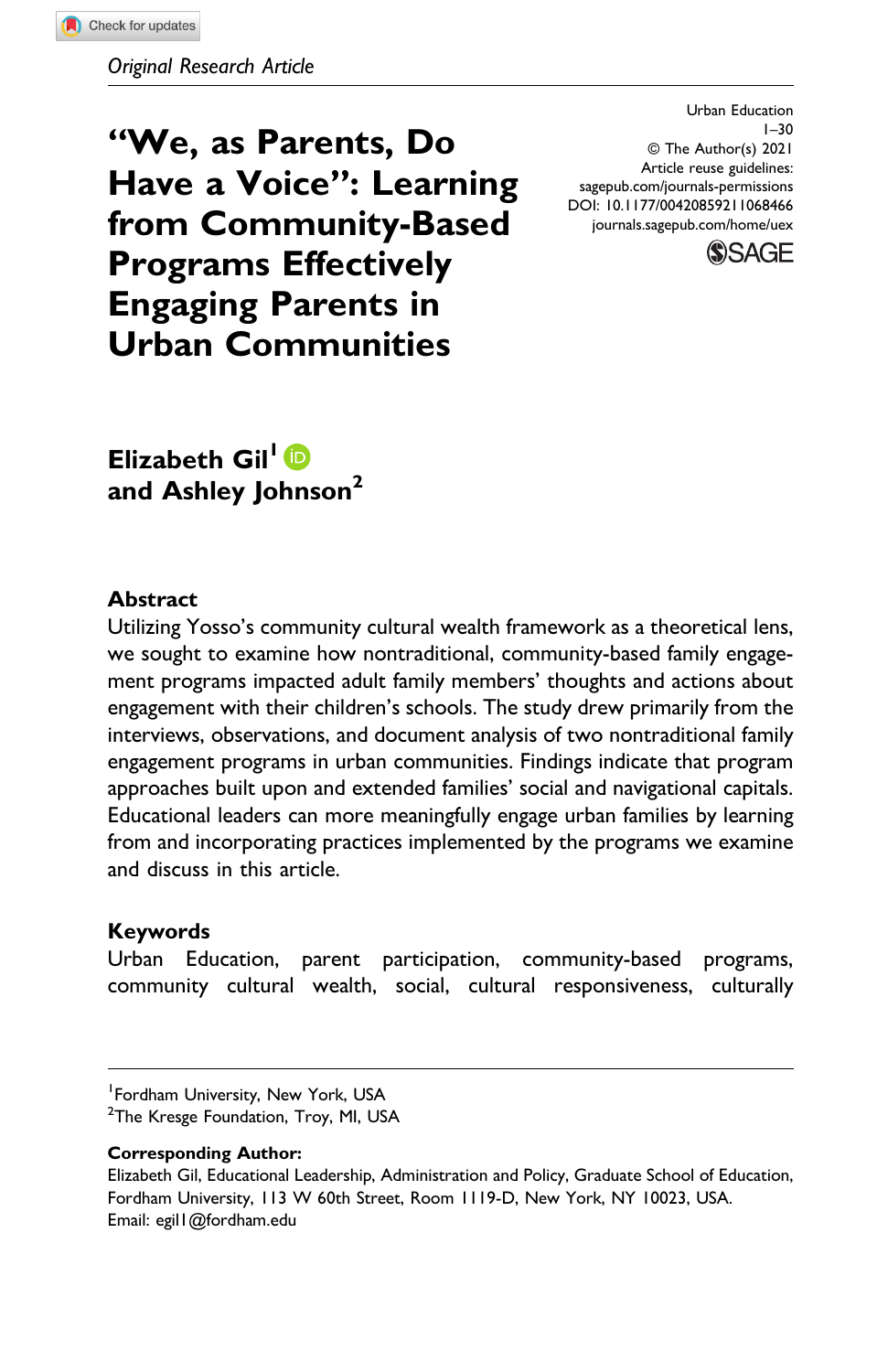responsive family engagement, comparative case study, asset-orientation, subjects, case studies

## Introduction

In the United States, there has been a national focus on the role that families play in their children's educational development (Henderson et al., 2007; Olivos, 2019). Researchers continue to find evidence that higher levels of involvement and engagement by parents are correlated with numerous positive child outcomes including increased academic performance, student motivation, and student attitude (Epstein, 2001). Parent involvement literature has also noted that white, middle-class families possess race, class, and cultural and social capital characteristics that reflect those valued most by American schools and are therefore more likely to be involved with their children's schools (De Carvalho, 2014; Ishimaru, 2014). Alternatively, parents with children attending schools in urban areas whose race, ethnicity, social class, and cultural norms often do not align as closely and are not as valued are often seen through a deficit lens as part of the problem, thus hindering effective at-school partnerships and collaborations (Ishimaru, 2014; Orr & Rogers, 2010). However, when parents in urban communities are meaningfully engaged with schools, it enhances social capital and expands opportunities for students, their families, and neighborhoods (Auerbach, 2010).

Studies have documented that most at-school parent involvement activities are school-centered and generally restricted to a few types of activities and programs (Baquedano-López et al., 2013) which are established by the school and serve school-determined interests (Posey-Maddox & Haley-Lock, 2020). These activities and programs often include parent-teacher conferences or Parent-Teacher Associations and focus on parent volunteering or giving parents guidelines for assisting their children with academic development. Parents in urban communities tend to engage less frequently in these forms of involvement which can contribute to disparate schooling experiences and strained relationships between students, families, and schools (Lareau, 2001; Noguera, 2004).

Due to this home-school disconnect, researchers and educators have sought to uncover the conditions that support urban schools, families, and communities to form more productive relationships and partnerships that encourage student achievement (Khalifa, 2018). Alternative family engagement models that are not school-centered can encourage parents in urban communities to participate in their children's schooling (Bertrand & Rodela, 2018; Delgado-Gaitan, 2001; Gil, 2017; Johnson, 2015). Yet, research has less frequently examined effective parent-centered family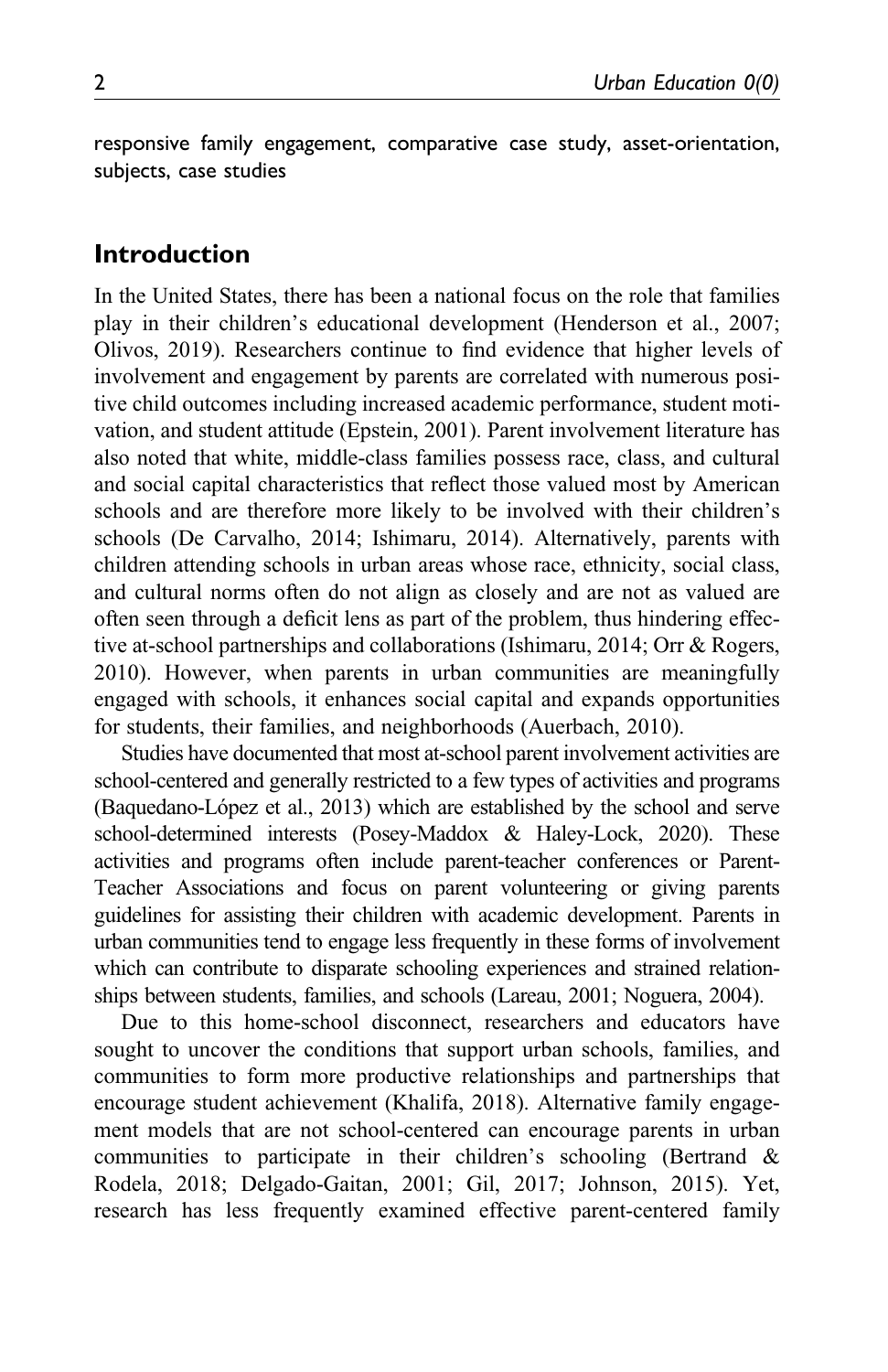engagement programs which meaningfully engage and empower parents in urban communities to co-create and develop successful family-school relations. If increased family engagement and involvement are to be harnessed in urban communities, new models of family-centered engagement rather than school-centered involvement must be examined and implemented. Access to meaningful family engagement initiatives that recognize, and leverage families' existing strengths lead to empowerment (Gil, 2017; Johnson, 2015). Channeling these assets toward learning new knowledge and skills can aid in improving relationships with schools, resulting in better schoolfamily relationships and improved family engagement.

This comparative case study seeks to fill that gap in research by examining two nontraditional family engagement initiatives led by community programs. Both programs re-envisioned parent engagement, expanding beyond school-centered volunteering and academic involvement activities by focusing on family-centered approaches which empowered parents and community members in urban areas. We propose that educational leaders and schools can more meaningfully engage urban families by learning from and incorporating practices implemented in the community programs we examine and discuss in this article.

## Literature Review

Family involvement and engagement practices in education encompass a wide range of philosophies, ideas, goals, and activities. Although there is no single form or method of family involvement, the conventional idea of parent involvement evokes images of families helping out in classrooms, managing fundraising activities, helping their children with homework, and serving on school leadership advisory boards. Many parents and families of all backgrounds are involved in supporting their children's education (Marchand et al., 2019; Posey-Maddox & Haley-Lock, 2020), although their interpretations and behaviors may differ. For example, parental conceptions may include being involved generally in children's lives, teaching children respect for others, establishing relationships based on trust and communication, and providing children with advice on life (Auerbach, 2007; Posey-Maddox & Haley-Lock, 2020).

Researchers have intentionally distinguished between family involvement, traditional school-initiated practices and activities, and family engagement more expansive forms of parental participation in schools (Olivos, 2019). Family involvement is restrictive and often does not encompass the broader engagement roles and activities utilized by families with diverse backgrounds and in urban communities. Shirley (1997) defines parent engagement as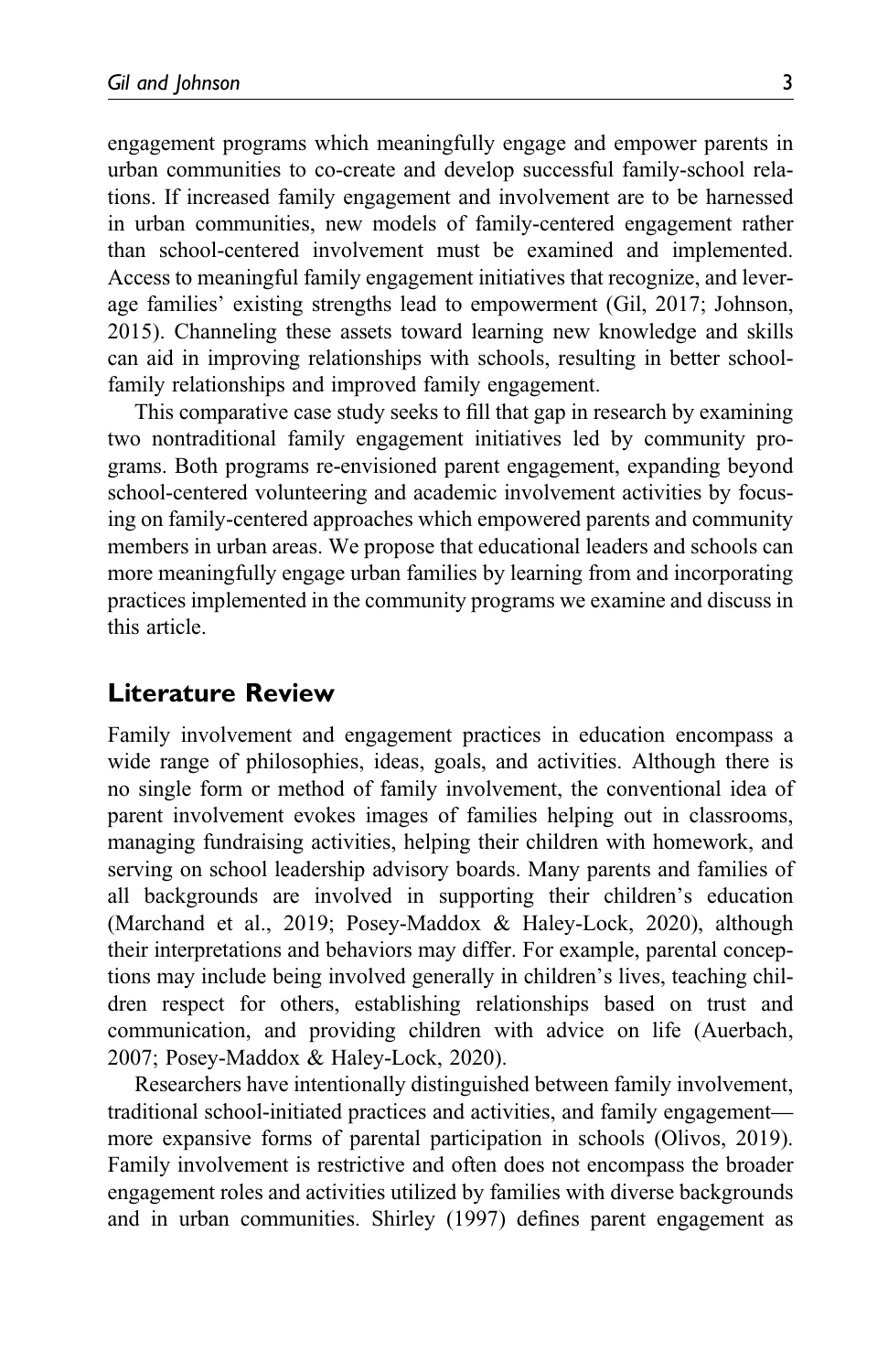"parents as citizens in the fullest sense…change agents who can transform urban schools and neighborhoods" (p. 73). In this article we acknowledge the delineation between "involvement" and "engagement." For the purposes of this article, we will utilize the term "family" to acknowledge the parents, guardians, grandparents, siblings, and close family members who are primary caretakers or who play a major role in children's lives. Utilizing "family" rather than "parent" reflects the importance of extended family relations within family structures (Baquedano-López et al., 2013; Flores et al., 2019).

## Urban Perceptions of Education and Family Involvement

Parents' perceptions of schools are often influenced by their personal interactions with schools through their own prior experiences as students. In a study conducted by Davies (1993), the researcher found that parents reported several bad memories about schools and negative interactions and relationships with school personnel including teachers and administrators. These negative experiences influence the way parents in urban communities interact with their children's schools (Davies, 1993; Johnson, 2015).

Furthermore, McDermott and Rothenberg's (2000) study examined parents' perceptions of family involvement at a low-income, urban school where parent participants indicated that the school focused on representing the interests of "established white America and not the needs of low-income people of color" (p. 9). The parents whose children attended schools in urban areas perceived the school's approach as unwelcoming, resulting in painful encounters (McDermott & Rothenberg, 2000). Due to these perceptions, parents "deliberately" withdrew from school involvement activities (McDermott & Rothenberg, 2000, p. 9). This suggests that when interacting with urban schools, parents—particularly those of low-income—have to overcome both their personal negative experiences as students and their more recent negative interactions as parents.

These experiences have led many parents in urban communities to recognize a legacy of discrimination and mistrust that leads them to protect themselves and their children from indifferent, inadequate, or perceived racist school systems (Auerbach, 2007, 2010). These historically damaged relationships create additional barriers that further strain relationships between parents in urban communities and schools, and negatively impact these parents' at-school involvement (Khalifa, 2012). These relationship barriers, in addition to the lack of alignment in race, class, cultural and social capital characteristics and schools' overuse of school-centered parent initiatives,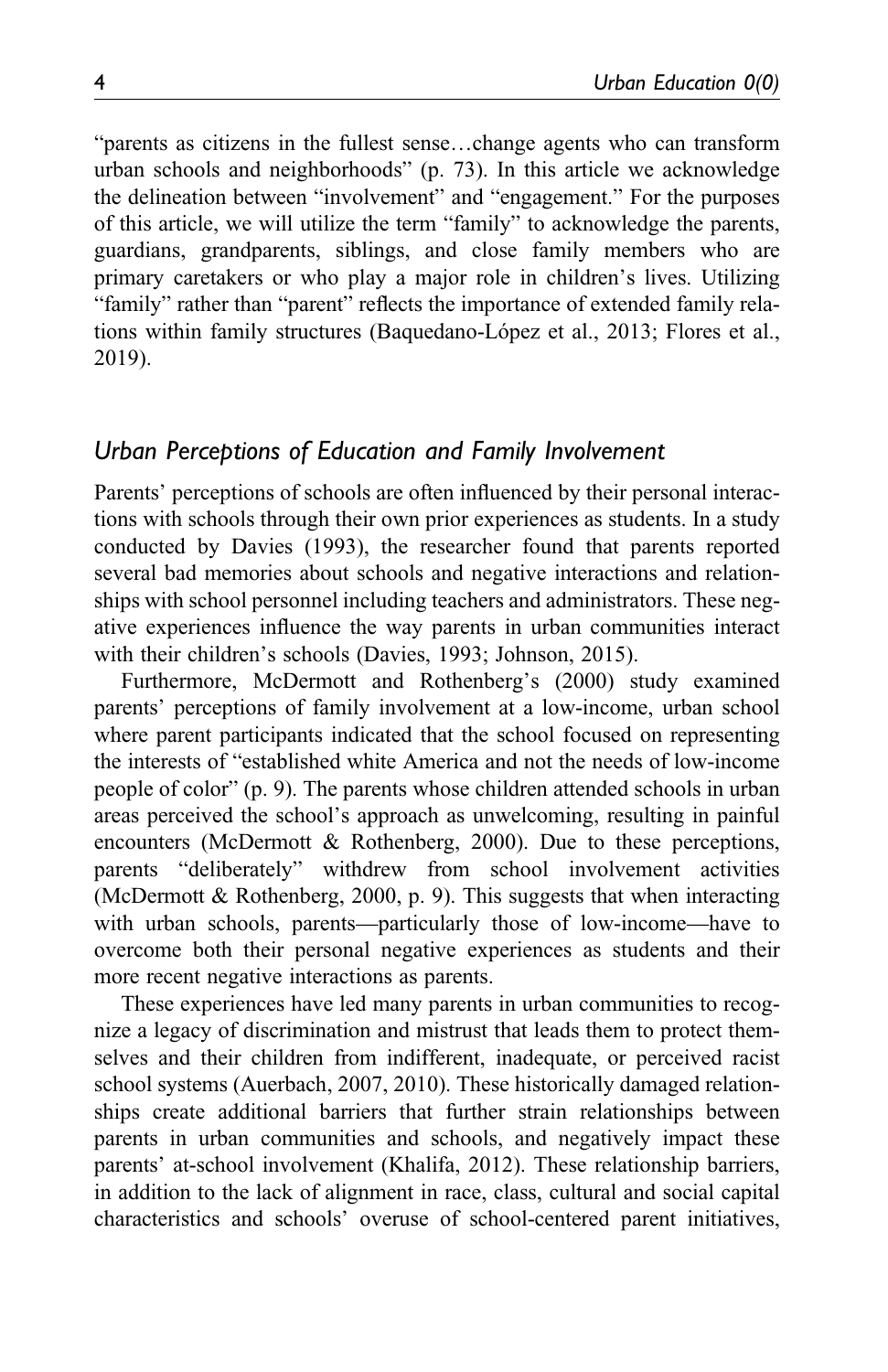make it difficult for urban schools and parents in urban areas to form effective partnerships.

# Community-Based Approaches to Family Engagement

Family engagement models that are not school-centered can encourage parents and other family members in urban communities to participate in their children's schooling (Delgado-Gaitan, 2001). Community-based programs may be sites where parents in urban communities meet outside of school initially to move toward solving a common issue or purpose (e.g., Jasis & Ordoñez-Jasis, 2012). Community programs and schools that successfully engage families from diverse backgrounds exhibit three key practices: they focus on building trusting relationships among school staff, families, and community members; they recognize, validate, and support families' needs including class and cultural differences; and they broker and share power and responsibility between schools and families (Henderson et al., 2007). Urban community-based organizations (CBOs) highly effective in cultivating partnerships with families engaged families as a unit rather than interacting with family members as lone-standing individuals (Osterling & Garza, 2004). These CBOs also provided varied opportunities for engagement, from providing emotional support to constituents to developing academic skills and training members to be advocates and leaders. The CBOs' agendas stemmed from members' expressed needs and interests, not pre-established goals or assumptions of community needs (Ishimaru et al., 2019a). Further, the community-based organizations were bilingually staffed by people representative of the demographics of the organization's constituents (Rusch et al., 2015). They also offered flexible schedules, accessibility to members, and collaborated with schools in the communities (Sanders, 2009).

CBOs often utilize a community organizing framework and focus on forming close relationships with constituents, through which they can support parents with multiple concerns. Organizing is a much different strategy than traditional parent involvement programs employ. Unlike many traditional involvement initiatives, organizing is based outside of schools and is often led, designed, and controlled by parents, community members, and community organizations (Warren & Mapp, 2011). These programs also begin supporting parents in learning more effective engagement with their children's schools; for example, training parents and schools to engage "in a more equal dialogue" with all relevant stakeholders (Jasis & Ordoñez-Jasis, 2004, p. 40). This emphasis on parent- and communitycentered relationships better position CBOs and organizations to effectively work within the complex circumstances often facing families from urban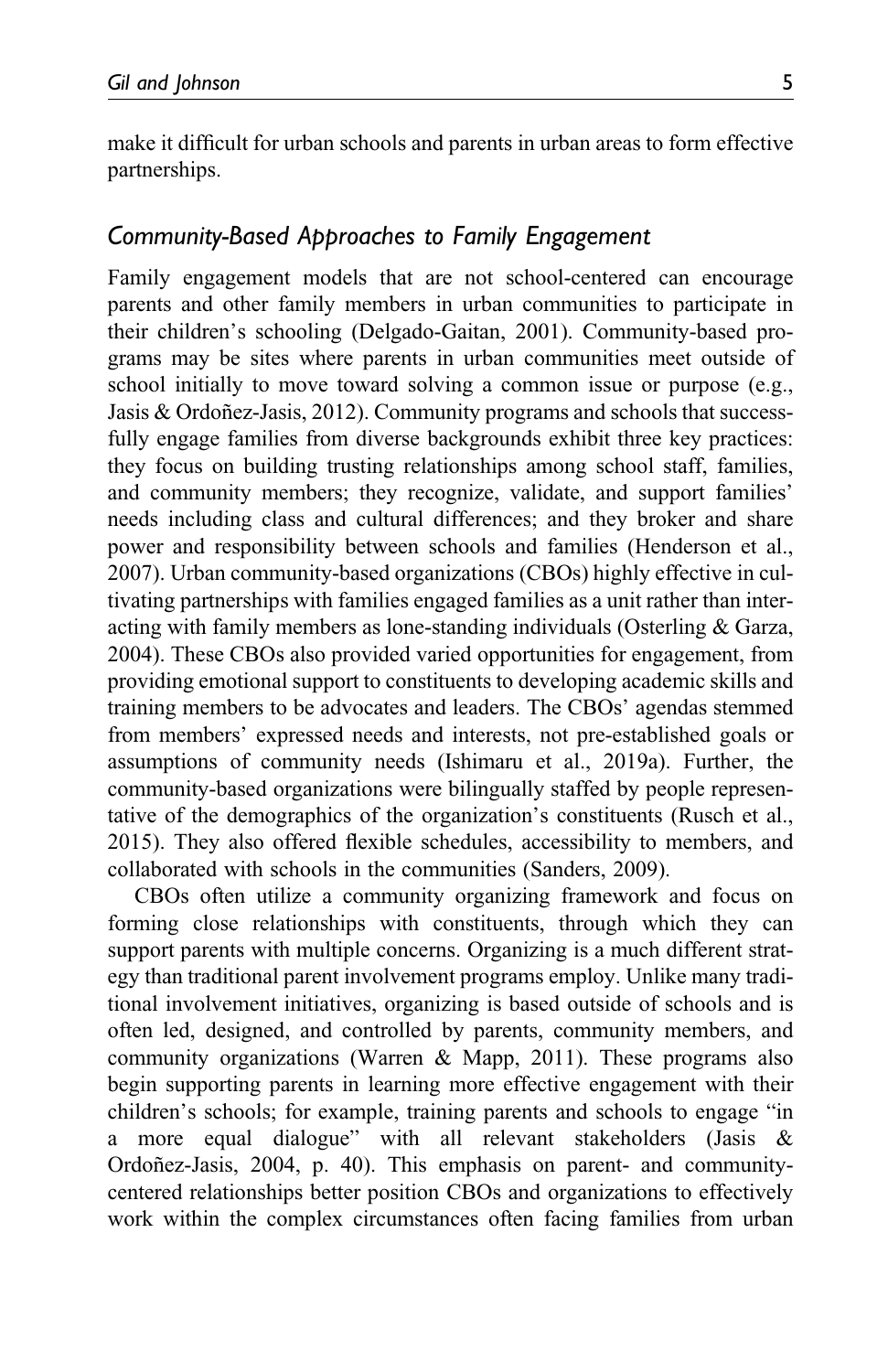communities. These programs, then, can serve as resources from which schools can learn about effectively engaging families.

Through the emphasis on relationship building, organizing often increases and builds social capital, especially under circumstances where "financial capital" is scarce, as it can be in many under-resourced communities. The utilization of social capital can often provide a "critical resource" (Warren & Mapp, 2011, p. 24). According to Coleman (1988), social capital are social structures that facilitate the actions of the actors leading to increased productivity. Persons or actors vary in the amount of social capital they have access to which influences their knowledge and understanding of the norms and social controls that govern systems or structures. Individuals with access to more social capital can accomplish much more than individuals who lack access to the same social capital (Coleman, 1988). Organizing builds and leverages bridging and bonding social capital. Bonding capital are social networks that are inward and between homogenous groups (Halpern, 2005). Bonding can be valuable for marginalized members of society to band together in social networks that support their collective needs (Putnam, 2000). Bridging capital are social networks composed of heterogeneous groups and provide opportunities to exchange information and ideas to build consensus among the groups representing diverse interests like parents from urban communities and school personnel in urban communities (Halpern, 2005; Putnam, 2000). Both forms of social capital have powerful positive social effects and can bond along some social dimensions and bridge across others at the same time (Putnam, 2000).

In many cases, community organizing strategies have been successful and have contributed to changes in policy, resources, personnel, school culture, and educational program improvements (Warren & Mapp, 2011). Unfortunately, many schools and parent involvement programs are not built around principles of parental agency, leadership, and empowerment. Often programs and interventions are school-centered, do not consider the needs of families, and are generally restricted to a few types of activities and programs (Henderson et al., 2007). In contrast, family engagement programs created through community-based initiatives offer an alternative approach and an effective strategy to improve relationships and increase parent engagement partnerships among diverse families and schools.

## Theoretical Framework

Community cultural wealth (CCW) brings to the forefront various forms of capital held by people from historically marginalized communities, who often reside in urban areas. We utilize Yosso (2005) theory of community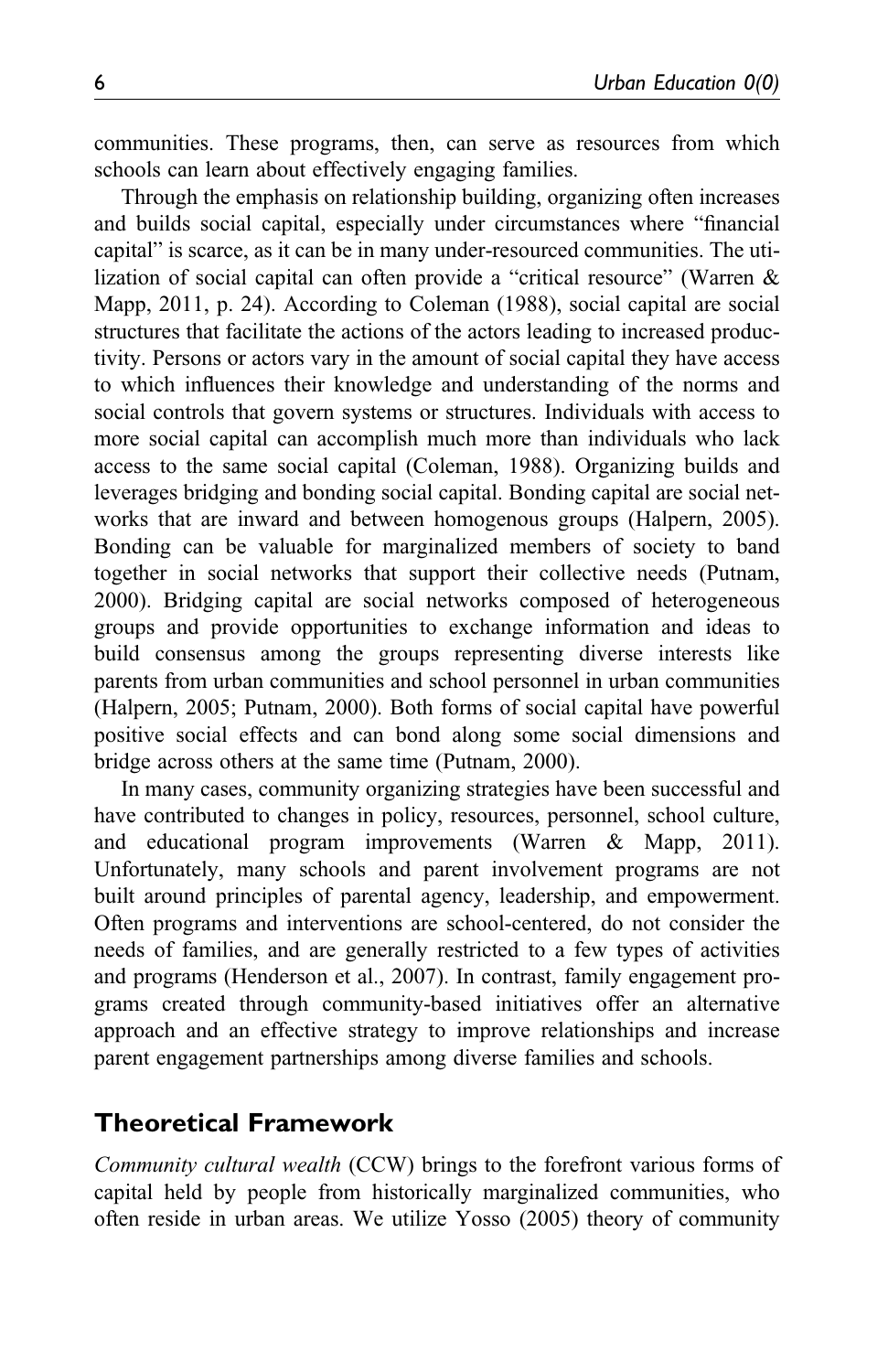cultural wealth to examine parents' participation in two community-based programs geared toward urban families. Yosso's (2005) theory provides an alternative to common interpretations of Bourdieu's (1977) notions of cultural capital. These common explanations focus on marginalized communities as lacking capital to explain the reproduction of social inequality. Instead, CCW capitals challenge deficit notions, serving "a larger purpose of struggle toward social and racial justice" (Yosso, 2005, p. 69) for historically underserved groups. The framework highlights assets that traditionally marginalized families possess and which their children bring into the schools they attend, but which often go unrecognized by those who adhere to narrow and traditional views of capital. These overlapping assets are aspirational, linguistic, familial, social, navigational, and resistant capital. These forms of capital work together to help communities maintain hope despite barriers, build on communication styles that transmit culture, leverage kinship ties, activate networks in order to navigate systems, and aid communities in resisting inequities.

Through applying CCW, we can identify how parents' engagement in the programs helped promote their strengths and re-envision their relationships with schools. As social and navigational capital particularly surfaced in our analysis, we focus on these. Here, social capital refers to social networks and community resources (Yosso, 2006). Navigational capital "refers to skills of maneuvering through social institutions" (Yosso, 2006, p. 44), which in this case, are the urban schools the children attend.

The CCW framework has been applied to examine families of color's experiences with their children's schools and how parents support their children's educational success. Recent research investigated how Black parents of children in predominantly white private schools navigated communication about their children's academic performance (Bolgatz et al., 2020). This study found that parents proactively communicated with school personnel to address issues and gain clarity about how to address their children's needs. These parents also depended on networks of other Black parents at the school for support. Another study documented the CCW capitals that Latino immigrant parents engaged to ensure their children's educational resolve (Guzmán et al., 2018). The researchers found that parents activated various forms of CCW capitals to gain resources for their children.

## Methods

We investigate two nontraditional family engagement initiatives led by community programs engaging diverse families from an asset-oriented perspective. These programs fostered parents' existing strengths and expanded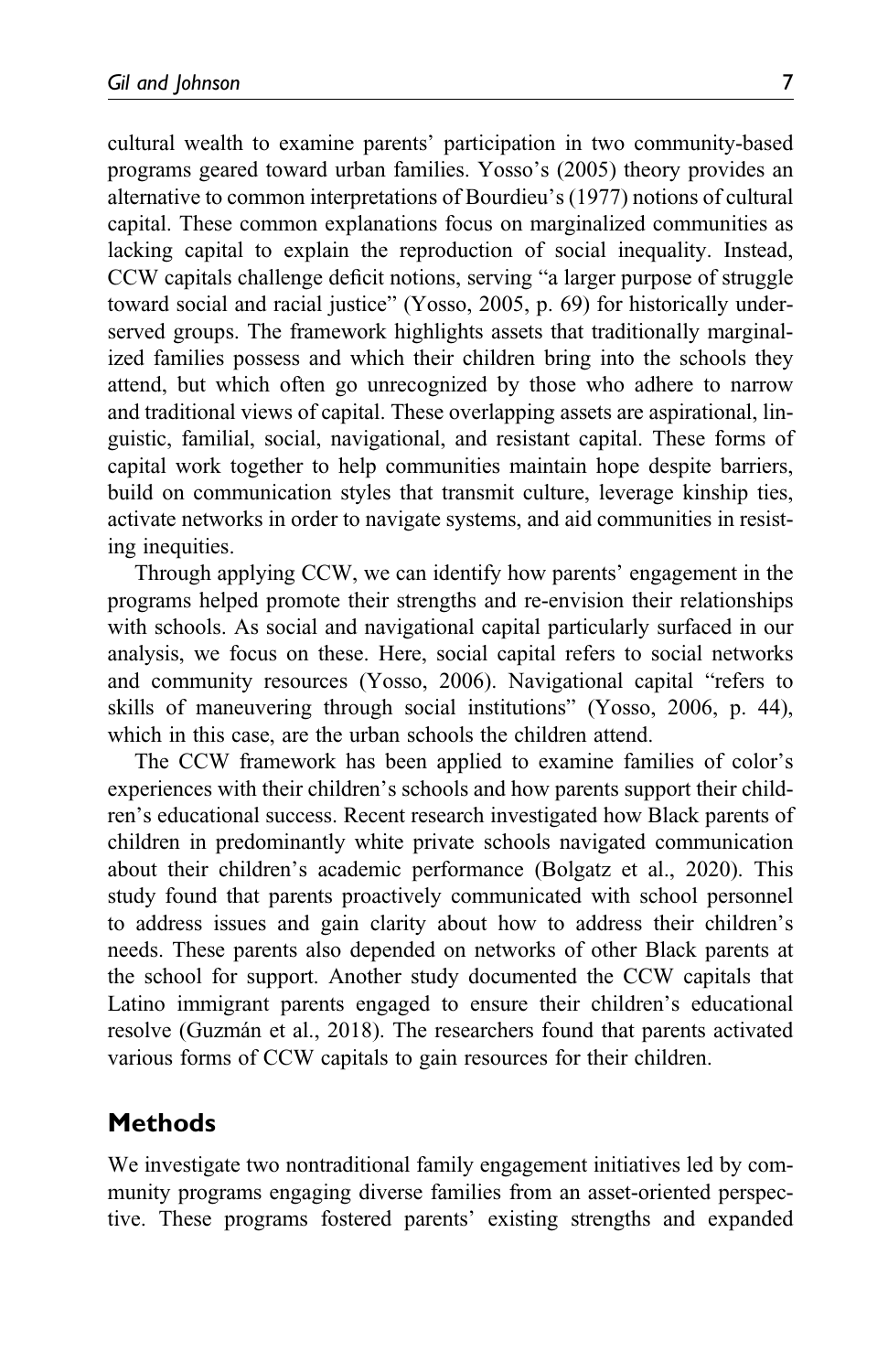their views regarding engagement with their children's schools. The first case study examines a parent program that supported participants in how to identify and select high quality schools in a large urban K-12 school choice environment. The second case study, situated in a mid-sized urban city, examines a technology skills program mainly targeting Latino immigrant families, the aim of which was supporting parental connection to their children's schools, which were increasingly employing digitally-based communication platforms.

Our research questions draw on the experiences of the participants of the programs and we seek to better understand the following:

- 1. How does engagement in community-based programs foster the community cultural wealth of parents?
- 2. How do two community-based family engagement initiatives empower families from urban spaces to re-envision how they interact with their children's schools?

A comparative case study examines two or more cases and emphasizes comparison within and across contexts (Yin, 2003). The data for this qualitative comparative case study come from two larger case studies conducted individually by the researchers (Creswell, 1998; Stake, 1995). Our decision to combine these data was based on several factors. The studies shared the research interest of examining parents' experiences with community-based programs that were designed to enhance participants' connection and involvement with their children's schools. Both studies were conducted in Michigan in urban areas with large concentrations of traditionally underserved groups, with participants from similar demographics, and following similar research methods including prolonged engagement (Lincoln & Guba, 1985) at the study sites via participant observation within the programs, interviews, and document analysis. Additionally, both programs were created in part by community organizers and utilized similar family engagement tactics such as relational approaches. Given these similarities, we decided to combine and re-analyze our data. By combining our data, we were able to have a more complete view of the experiences of study participants and how their participation in the community-based programs affected their relationships and involvement with their children's schools. We found much overlap in the participants' experiences with these community-based programs.

Although there is much overlap, there are also a few differences in the foci and purposes of the programs. Case 1 took place in Detroit, a large city, and examined the Community Reviewer Program (CRP, pseudonym), a novel family engagement program that sought to empower parents by training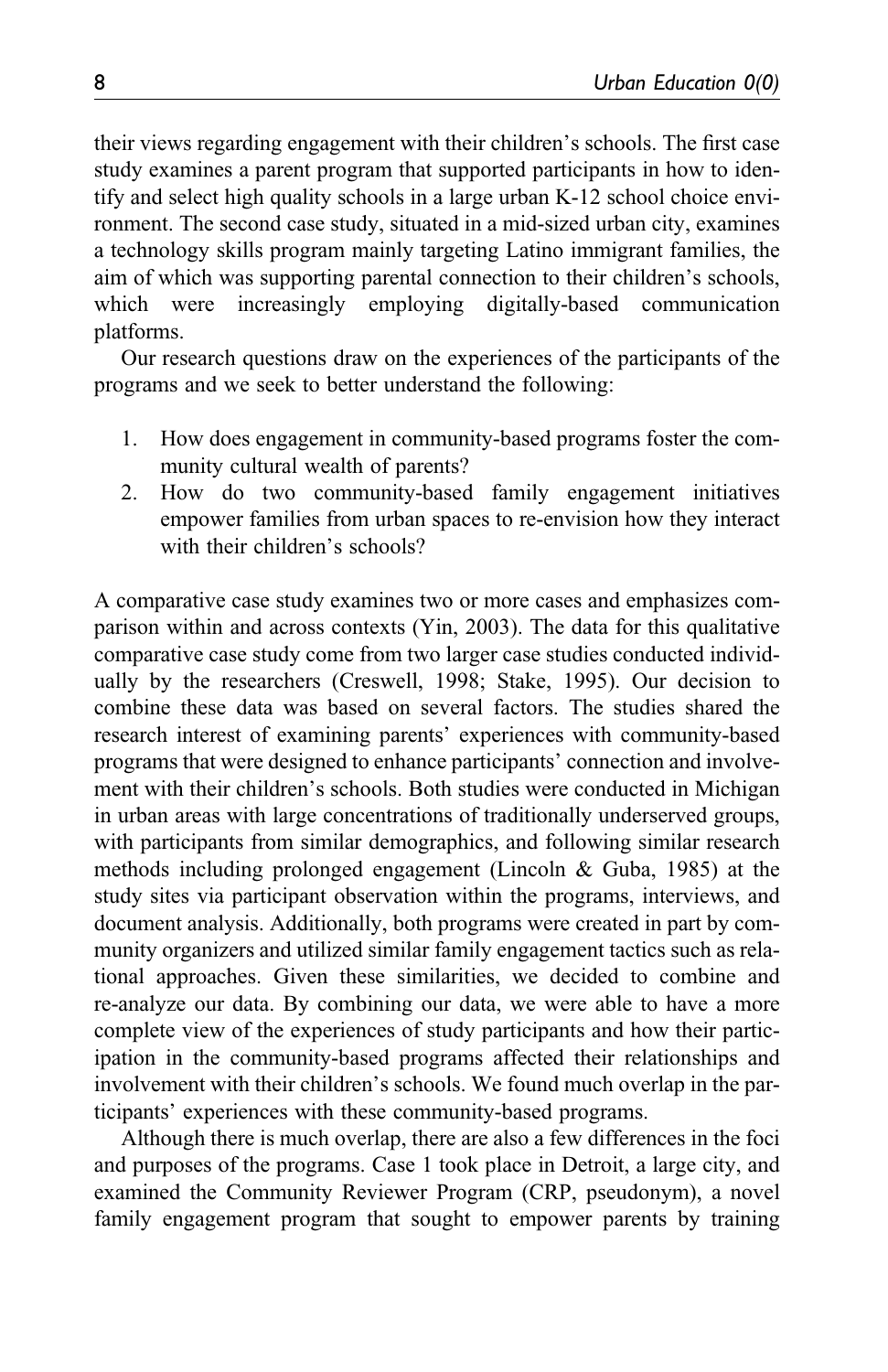them to assess and evaluate the quality of schools by conducting citywide school visitations and evaluations. Case 2 took place in an unnamed midsized city and investigated Digital Home (DH, pseudonym), a program that taught technology skills with the intent of helping parents connect with their children's schools as local school districts increasingly engaged technology platforms to communicate with families. While the CRP took place at schools for the training and school visits, Digital Home's classes mainly took place within a local community center.

## The Community Reviewer Program (CRP)

CRP was developed as part of the Detroit School Scorecard, a larger effort to increase school accountability and improve access to information about school quality to local parents and community members. The *Scorecard* assessed and compared all the city's schools against the same standard and rated them with letter grades from A to F. Most of the factors included in the original Scorecard were state mandated test scores. However, parents, community members, and school leaders called for additional measures to be utilized. In response, the CRP was created to include parent and community voices in the *Scorecard* (Johnson, 2015). A document from the program, about the program's background and purpose, stated:

The first Scorecard released was a top-to-bottom list of schools using just one data point: their average MEAP [Michigan Educational Assessment Program] or ACT scores. We got a lot of feedback from families and school staff that the quality of a school should be judged by more than one test…other factors also make up the quality of a school…it was important for community leaders to participate in the Scorecard process so they could get a better understanding of what it is all about and bring that understanding back to their schools, churches, and neighborhoods. (p. 3)

The CRP was a unique program model designed to meet specific needs requested by the Detroit community and sought to (1) provide access to other reliable information about school quality that parents could use to select the best school for their children and to hold schools accountable for their performance, and (2) generate and increase parent involvement at both the individual and community level (Johnson, 2015). At the individual level, the initiative wanted to provide families with tools and skills to make better informed school choice decisions. At the community-level, the CRP looked to develop a base of parents and community members who would make Detroit schools more responsive and accountable for their performance.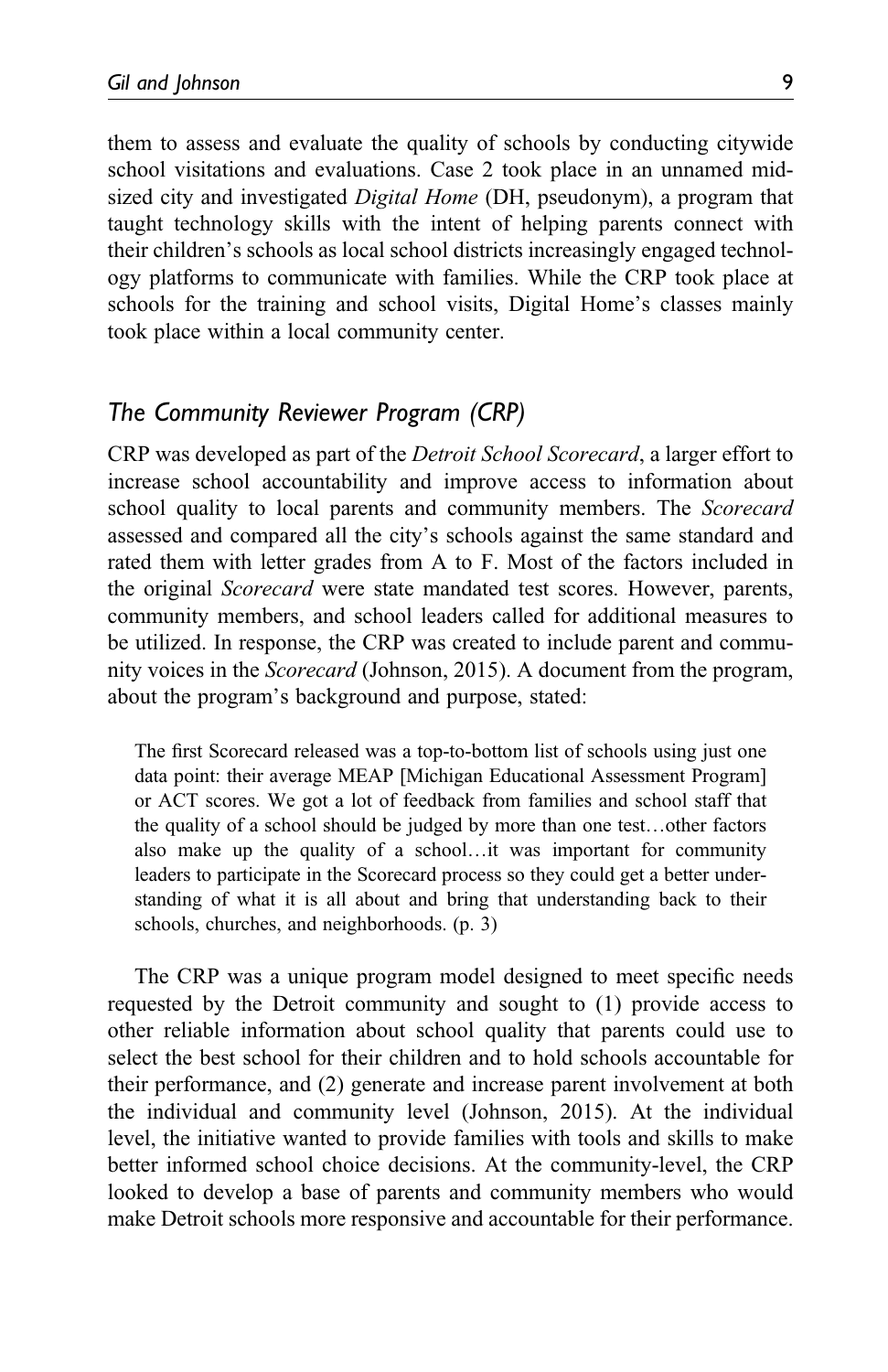The program sought to achieve this by providing parents with empowering information and experiences and by training community members to assess and evaluate the quality of at least three schools throughout the city.

# Digital Home (DH)

In existence since 2011, Digital Home was founded and coordinated by a recently retired local principal who was concerned about the digital gap experienced by Latino immigrant families. The program's three overarching goals were: (1) teaching parents/guardians to gain basic computer skills to support their children's academic achievement, (2) connecting students to their parents/guardians, while promoting positive behavior and academics, and (3) motivating university students "through mentoring opportunities and understanding the importance of their role in serving the community." Most of DH's participants were local Spanish-speaking immigrant residents, though some U.S.-born and out-of-town people also took the basic technology skill classes. Adult family members were welcome to bring children to the technology lab, located in a community center, as well. DH appeared to offer the only technology classes in the area in Spanish. The program offered basic technology skills courses that met weekly for 10- to 12-weeks per course at no cost to participants, though donations were accepted. While the classes were initially targeted toward Latino immigrant parents, they were also open to community members who expressed interest in taking classes. Classes consisted of whole-group content presentations led by a bilingual volunteer instructor, and individual hands-on practice supported by bilingual Spanish-speaking volunteers called technology mentors. Within these sessions, there were also "little lessons" addressing topics such as how to interpret school report card codes and explaining and defining "grade point average."

Toward the end of each class, participants had time to reflect about their experience during the session and to share their thoughts with the group. Sessions ended with *convivio*, a time to share food and have informal conversation with one another. During this time, DH participants exchanged information about various concerns including housing and local schools. Every "generation" (cohort) of courses was commemorated with a *clausura*, a celebratory closing event. During each clausura, class participants shared their learned skills via PowerPoint presentations. Family members at the celebrations shared with other attendees the growth in confidence and technology usage on the part of their loved ones who had participated. Adult participants, their children, and volunteers received certificates of participation or of appreciation. (Table 1)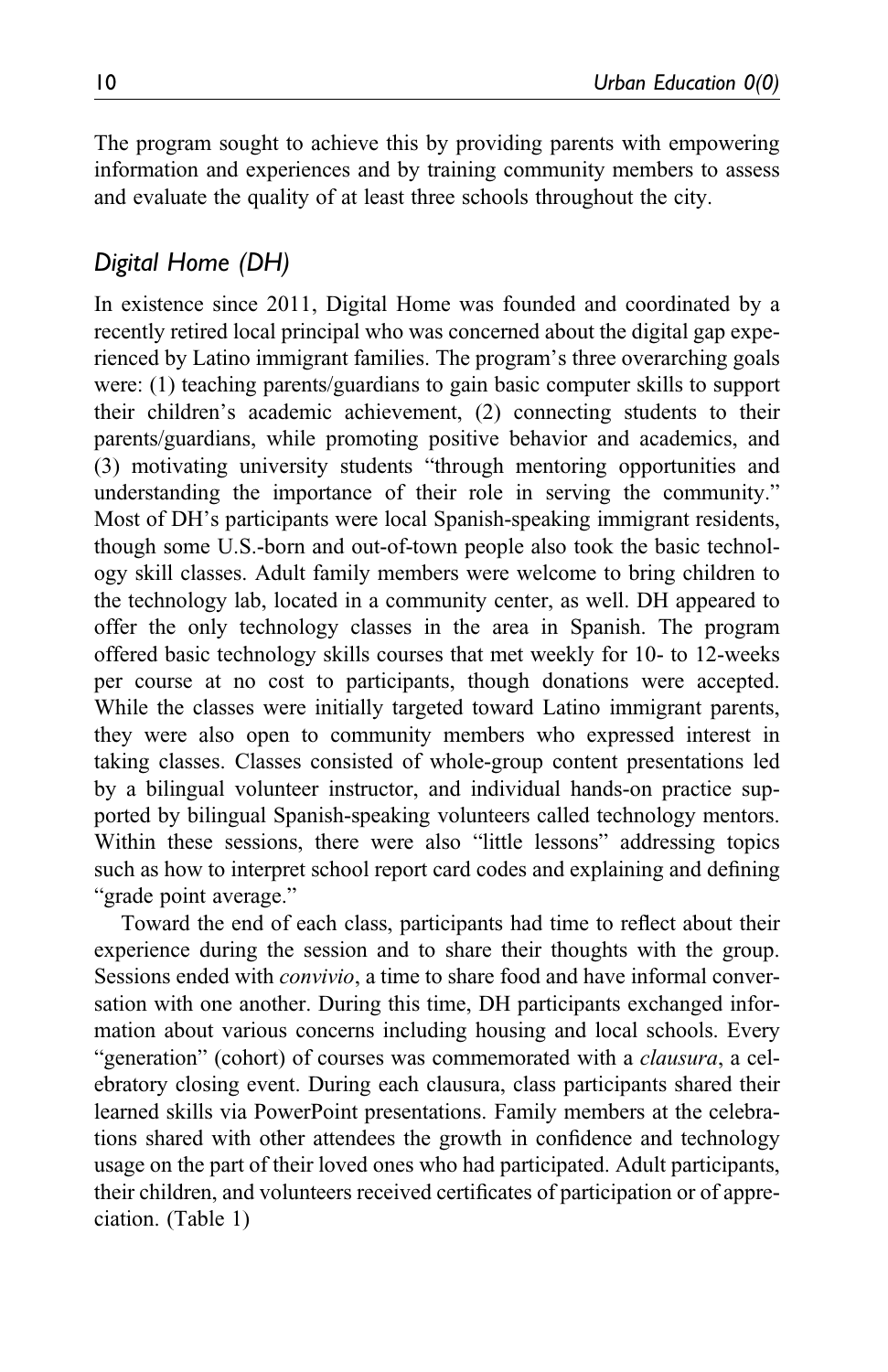# Data Collection

Data collection for the CRP occurred between November 2013 and April 2014. Participants were recruited during program training sessions, and the final sample included eight parents including two fathers, five mothers, and one grandmother who was the legal guardian of her grandchild. The researcher conducted pre- and post- semi-structured interviews in participants' homes or at the local library. The two-hour pre-interviews were conducted *after* the program training, but *before* participation in the school visits; the two-hour post-interviews were conducted after each participant completed at least the three required school visits. The purpose of the pre-interviews was to gather life history and baseline details about participants' own experiences with schools and with their children's schools, as well as to learn about their beliefs about, and descriptions of, a good school. The post-interviews allowed participants to reconstruct the details of their experience with the program and encouraged parents to reflect on the meaning the experience held for them. The interviews were open-ended and

| Program and Setting                                                          | Purpose and format                                                                                                                                                                                                                                                                                               |  |  |
|------------------------------------------------------------------------------|------------------------------------------------------------------------------------------------------------------------------------------------------------------------------------------------------------------------------------------------------------------------------------------------------------------|--|--|
| <b>Community Reviewer Program</b><br>Large, urban city in Michigan           | To empower parents to hold schools more<br>accountable and improve access to<br>information about school quality to better<br>inform school choice                                                                                                                                                               |  |  |
|                                                                              | Participants, mainly African American and Latinx<br>community members and parents of<br>school-aged children, completed training and<br>conducted three school evaluation visits.<br>Data gathered from the evaluations were<br>added to a Scorecard for each school                                             |  |  |
| Digital Home<br>Predominantly Latinx area of a<br>mid-sized city in Michigan | To teach parents/guardians with school-aged<br>children basic computer skills to support their<br>children's academic achievement and to<br>connect students to their parents/guardians<br>To help participants, most of whom were Latinx<br>immigrants, be able to access and understand<br>U.S. school systems |  |  |
|                                                                              | Weekly 1.5-h classes in community center<br>computer lab, with lecture and hands-on<br>practice supported by volunteer instructors<br>and technology "mentors"                                                                                                                                                   |  |  |

|  |  |  |  |  |  | Table 1. CRP and DH Program Contexts. |
|--|--|--|--|--|--|---------------------------------------|
|--|--|--|--|--|--|---------------------------------------|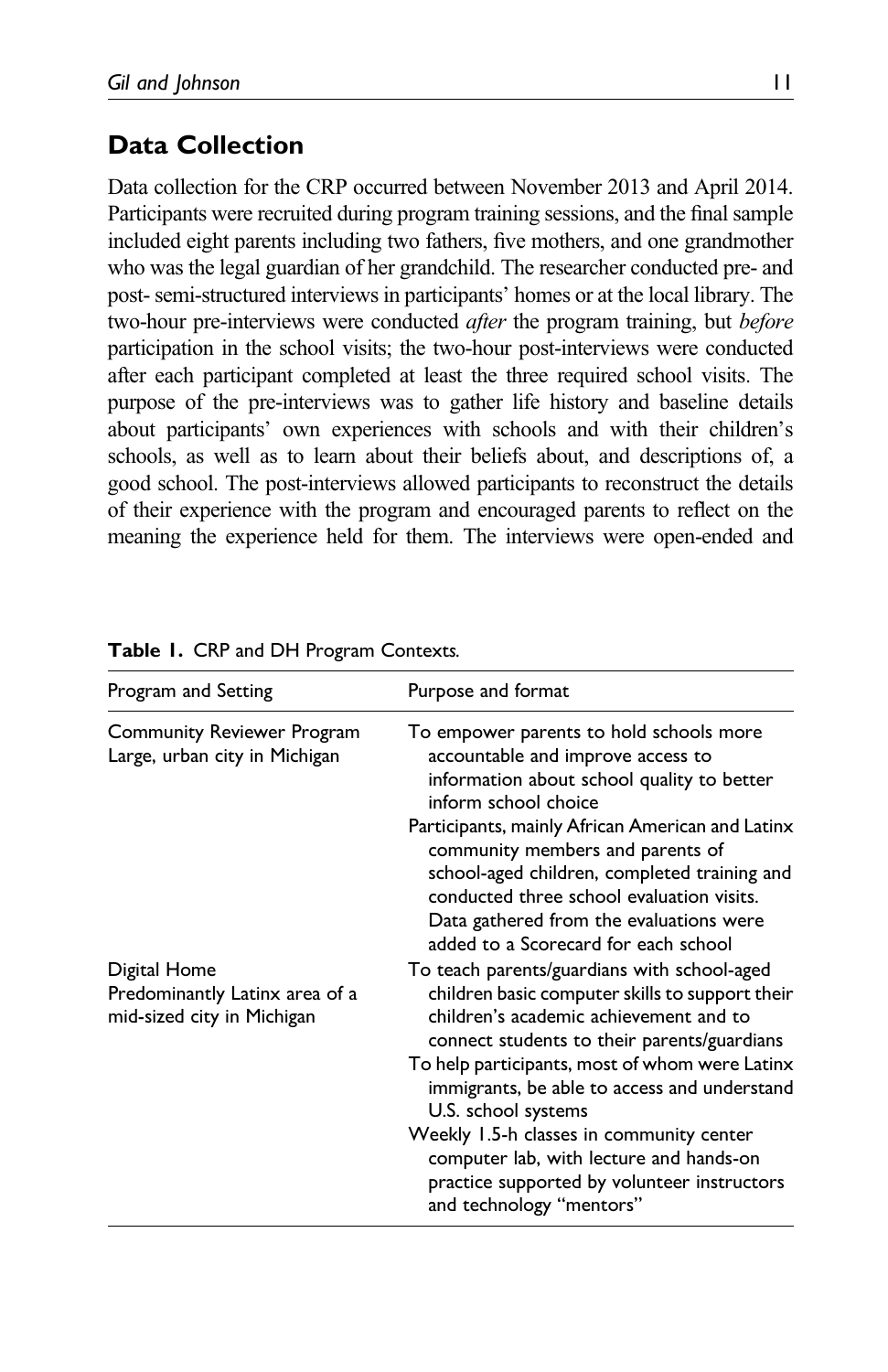were structured like a conversation. The researcher utilized an interview guide with questions, but depending on how the interview evolved, sometimes deviated from the guide.

Data collection in DH took place from fall of 2015 to late spring of 2016, and interviews were conducted during April and May of 2016. The researcher, who had been a program volunteer since 2014, recruited participants in person during program activities as well as via Facebook, which participants had learned to use in DH classes. A long-time program volunteer posted recruitment information on social media and class members recruited parents via word-of-mouth. The researcher conducted 17 interviews with 18 DH members: the program founder/coordinator, program volunteers, adult program participants, and children from adult participants' families. Interviews were conducted in English or in Spanish, depending on participant preference. In addition to interviews, the researcher had follow-up conversations with participants via direct messages on Facebook and in person.

This article focuses on data from interviews with adult DH participants four mothers, one father, and one grandmother. Interviews were conducted in various locations convenient to participants, including the computer lab, a participant's home, and a local cafe. All adult study participants had completed at least one DH course within the previous four years and one interviewee also continued as a volunteer. These conversational interviews also provided participants opportunities to highlight what they felt was important for others to know about DH.

For both studies the interviews provided insights into participants' experiences with schools, their definitions of parental involvement, the messages and skills learned during program participation, how their perceptions about ways of interacting with schools may have changed, and how participants applied their new knowledge to their children's schooling. Participants were informed that pseudonyms would be used in place of program and participant names, and that they could choose to stop participating at any time. In both studies, all interview participants signed consent forms and agreed to have interviews audio recorded. Although the data analyzed in each case was collected through semi-structured interviews conducted over a span of a month or two, each researcher spent between two and three years at each respective site. The second author observed CRP trainings, school site visits, and read all CRP documents and tools. The first author volunteered as a DH technology mentor for one-and-a-half years before the formal study period and several months afterward. This prolonged engagement (Lincoln & Guba, 1985) allowed each researcher to become acquainted with and trusted within each study site.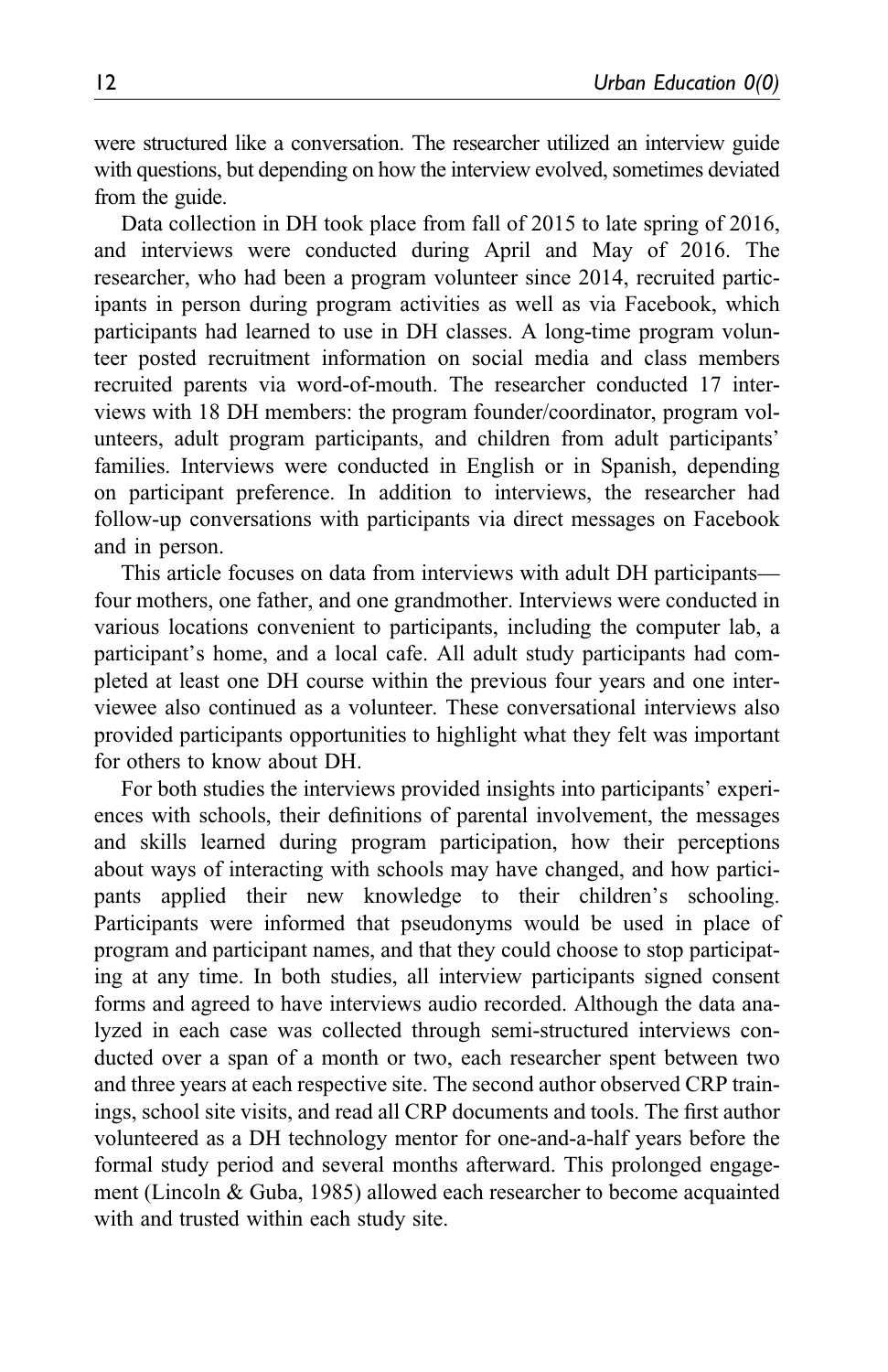# Data Analysis

We address the research questions of this study by synthesizing data initially collected independently for the two separate studies. Doyle (2003) argues that while cases are unique to the context and the participants' perspectives, comparing and synthesizing them can lead to new understandings and richness of the data. Thus, we saw it appropriate to reanalyze our data to explore in-depth how the community-based programs impacted parents' and other adult family members' orientations toward family engagement. Our goal was to better understand which activities and strategies utilized by the two nontraditional programs empowered the families and shifted their orientations about how they engaged with their children's schools. Given the research about how families and schools in urban environments struggle to create healthy relationships and partnerships, we sought to gain a deeper understanding of which environments and activities can help schools and families in urban communities overcome these barriers and re-envision and recreate their partnerships.

We conducted data analysis for the current study by rereading and re-coding interview transcripts, documents, and site observation notes. We first reread the interview transcripts, documents, and site notes. While rereading, we utilized axial coding where the study's theoretical framework of community cultural wealth's social and navigational capital served as primary codes for organizing the data (Patton, 2014). Our analysis focused on understanding what types of relationships and forms of new knowledge most supported and enabled our study participants to navigate their respective educational settings. Next, we compared the similarities and differences within and across the datasets. During the cross-case analysis phase, we utilized pattern matching and peer debriefing to identify our findings and themes (Creswell, 1998; Stake, 1995; Yin, 2003). Our rationale for merging our data sets was to increase the number of participants and the transferability of the findings as well as to provide a more complete picture of the experiences parents in urban communities have with community-based initiatives (Yin, 2003). The examples we highlight within this article are representative of what we observed and heard across participants throughout our studies and reflect the themes resulting from our combined analysis.

# Findings

Both the Community Reviewer Program and Digital Home first acknowledged and later leveraged the assets that families possessed prior to their participation in the programs. These assets and capital included family members' individual capital gained through their lived experience with urban schools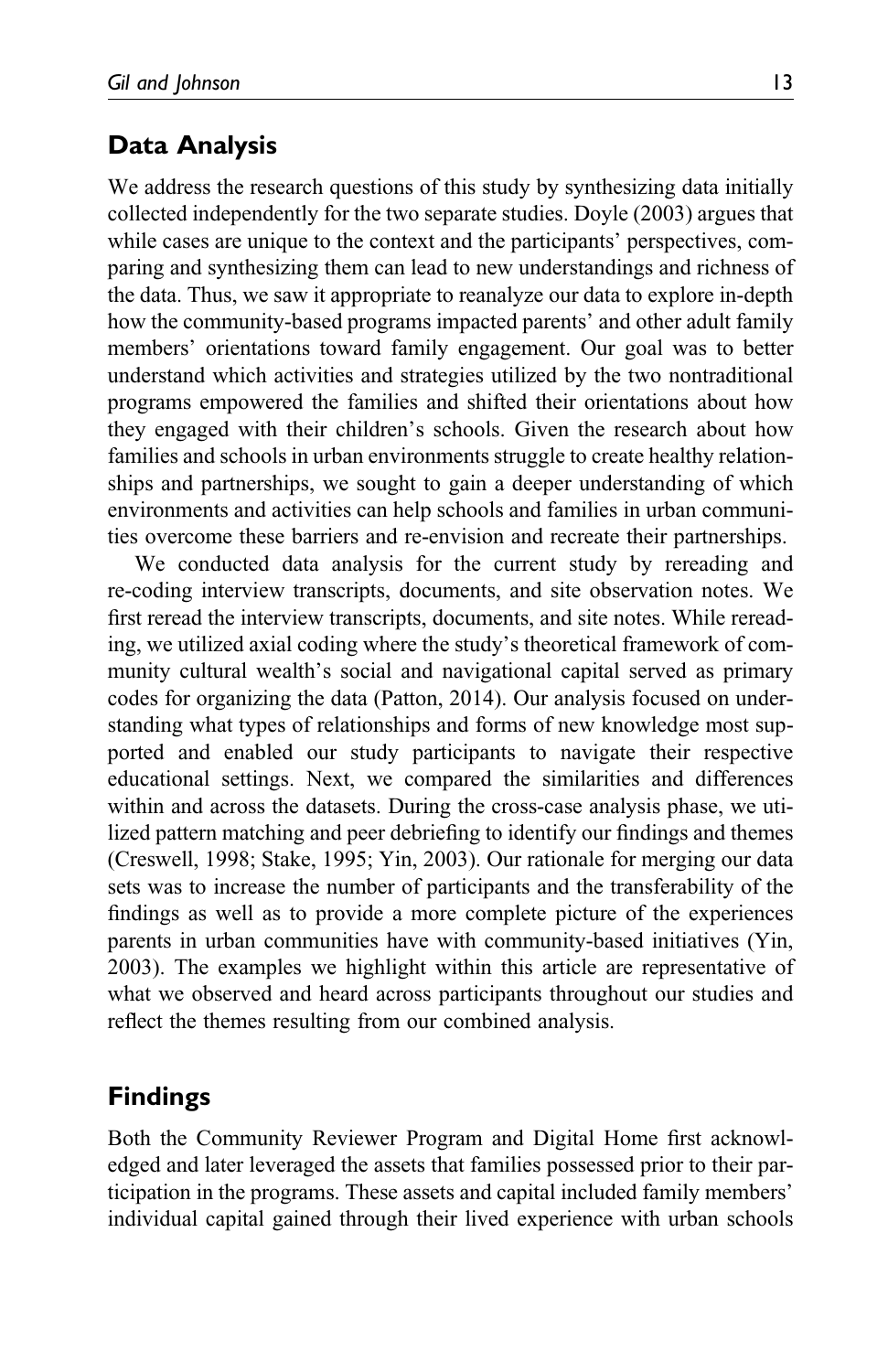and the resilience that stems from having to navigate complex, inequitable social systems; the power of families' care for their children; and their sense of interdependence and reciprocity which led them to share their knowledge with others. These assets often go unrecognized in traditional school involvement programs and by those who adhere to narrow and traditional views of involvement and capital (Yosso, 2006).

Here, we focus our findings related to two forms of capital, social and navigational capital. For Yosso (2006), social capital engages "networks of people and community resources" (p. 45) through their peer groups. Connecting to these resources helps people to resist inequities faced by marginalized groups. Navigational capital facilitates people's ability to "make [one's] way through institutions not created with [traditionally marginalized] communities] in mind" (Yosso, 2006, p. 43). While these forms of capital overlap and enhance each other rather than functioning discreetly, we discuss each in separate sections below.

## Social Capital

Parents and students in urban communities possess social capital that is often not valued or recognized by educational institutions (Khalifa, 2010; Yosso, 2005). However, the community-based initiatives examined in this paper recognized and valued resources and existing social capital already possessed by these adult family members. The programs enacted approaches that led to participants' increased individual social capital through forming new relationships that created bonding, collective social capital that expanded their networks to better enable the family members to transcend the adversity they often faced alone when they interacted with educational institutions (Yosso, 2005).

New relationships leading to increased networks. In the Community Reviewer Program parents reported gaining social capital through new relationships and interactions with other parents and program staff. Tanesha, a mother of three children, described her experience of interacting with other program participants, particularly valuing the opportunity to meet parents from other schools. "It was cool to know that other parents share the same interest as you have." Tamika, another participant and single mother of two daughters spoke about her interactions with other parents and community members stating, "issues I was having with the schools a lot of other parents were having the same issues and [the program] allows us to figure out ways to come up with ideas and what we could talk to the schools [about] and get our needs met." Both mothers' comments illuminate the access to new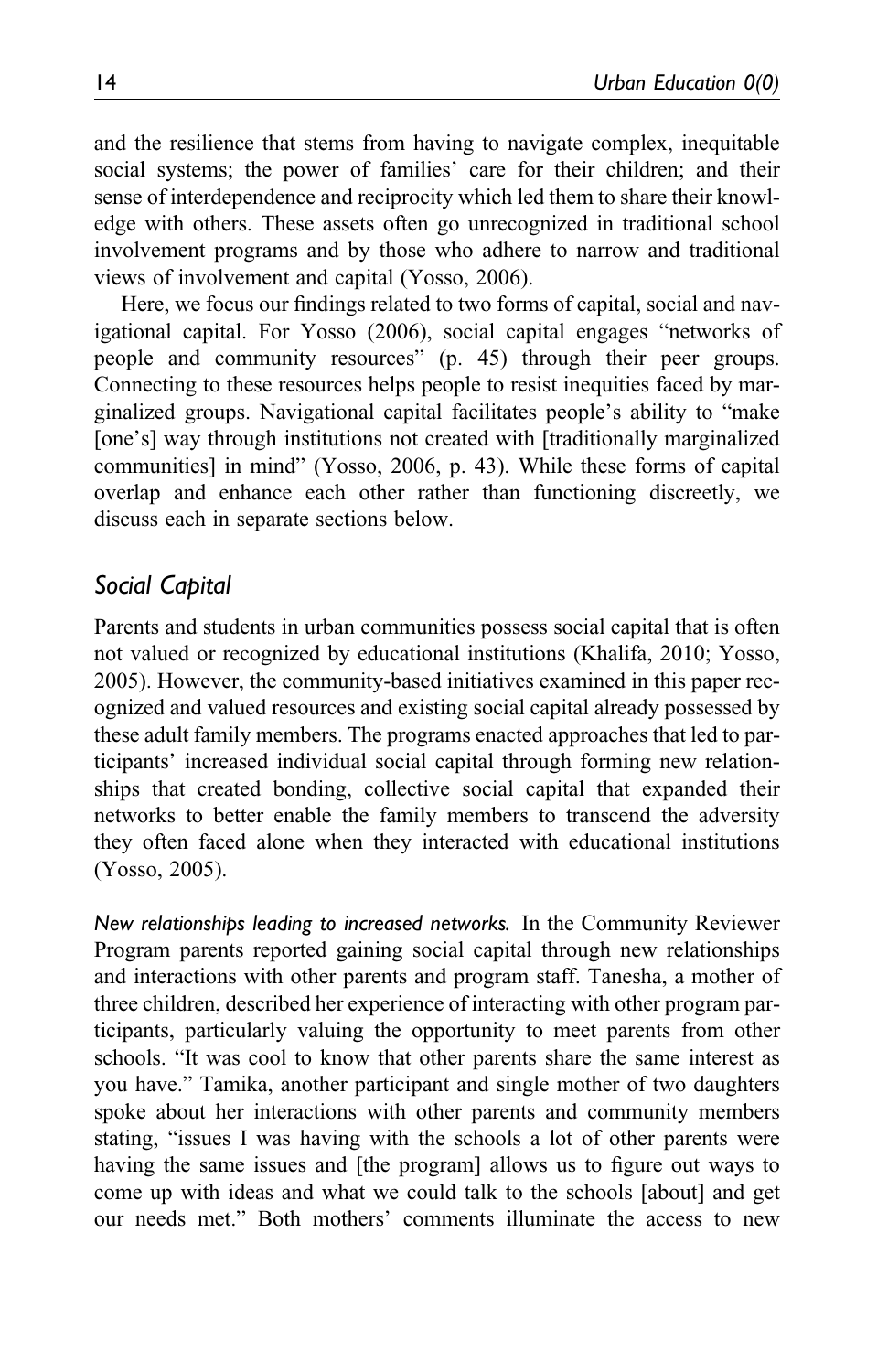relationships and parental networks the program provided, which was validating for them and many other participants. The new networks created a space where the participants felt less isolated and recognized that they had similar issues with schools that could be addressed as a collective rather than as individuals.

Digital Home served as a place of belonging and support. India, who grew up in an immigrant family from Ecuador and who was the mother of a fourth grader, found a "tight-knit community" where "there's just acceptance and love," which felt "like family." India felt accepted at DH, which "brought me out of my shell more." In DH she experienced a trusted community that shared information freely, rather than keeping it to themselves, a difference from what she had been accustomed to in other interactions. India shared, "it felt very liberating…to know that you have that support behind you." Though she still experienced moments of uncertainty, the DH community urged her to be more vocal and to support her daughter.

The social support present within Digital Home also helped participants to get involved in other local opportunities and connect outside of the program. One grandmother, Denisse, noted that the care she received in DH gave her the "patadita" (little kick) to pursue her longtime dream of attending college, enrolling in the community college, beginning with English classes. Along with pursuing her own educational dream, Denisse applied her language skills to translate for others who needed the help, which she noted was very expensive when people had to pay for the service. Her family members also remarked that after being in DH Denisse became more involved in the local community, where she had not done so in her decades living in the area.

Several DH participants attended parenting classes offered at the community center where DH classes took place. When class schedules conflicted, DH classmates and volunteers stressed the importance of the parenting sessions and shared class materials so others could catch up. Participants' increased familiarity with one another led to their support of one another on other occasions also. One DH volunteer talked about the importance of participants knowing one another and then, together, venturing into unknown territory. She recalled how two participants interested in learning English encouraged each other to attend and agreed to go together to the local campus. Neither had gone to college and both were unfamiliar with university settings. They would not have attended the classes alone. However, knowing another person who was interested and who was also unsure, they found strength in attending those classes together.

Developing individual and collective voice. Through relationships and expanded networks, the participants began to recognize their individual and collective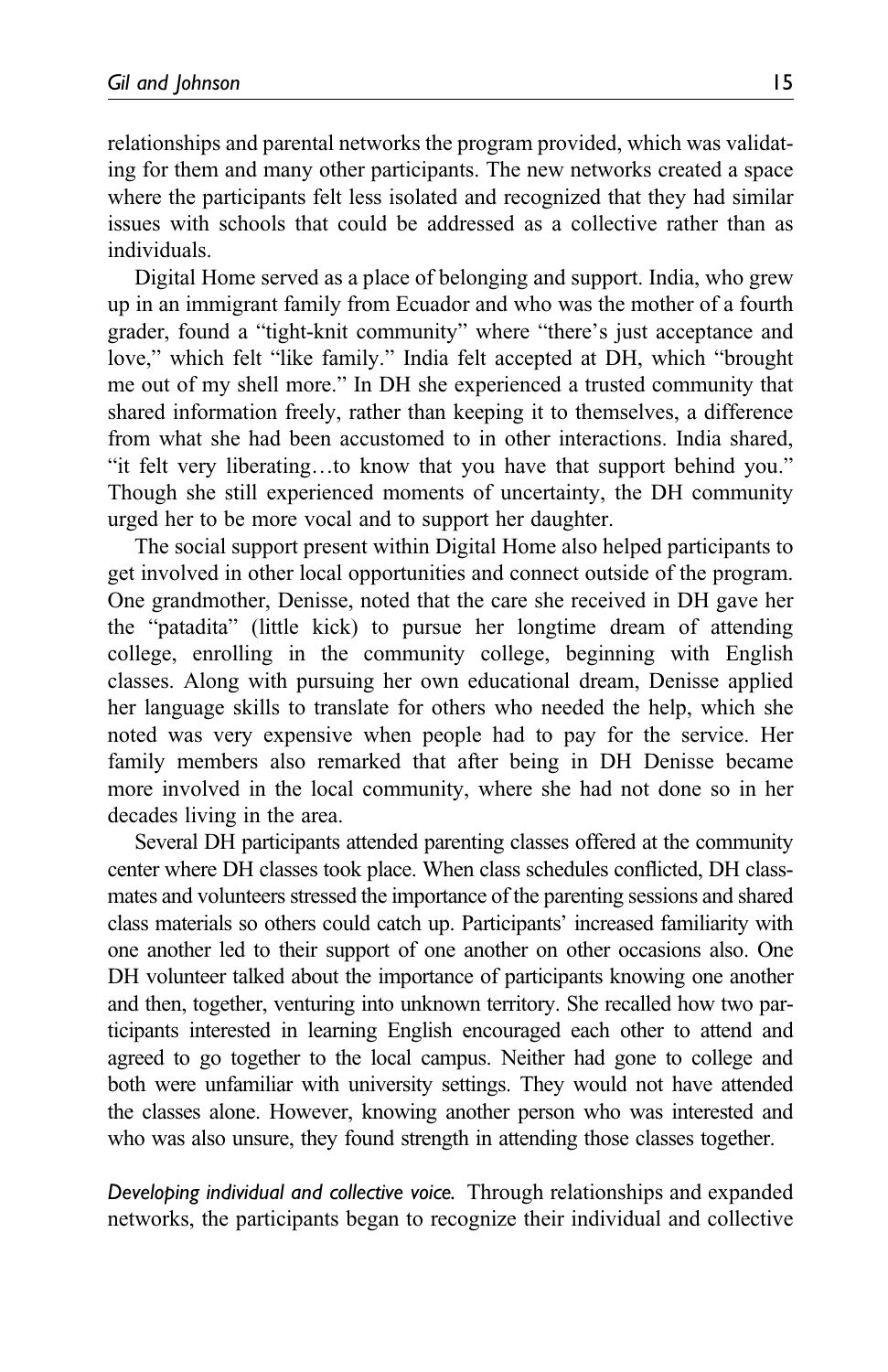"voices" as a community resource. Maria, who sent her son to the neighborhood public elementary school within walking distance of their home, discussed how participation in the program reminded her that she already had power and a "voice" in her son's education. She stated, "We, as parents, do have a voice, we have to have a voice for the children of today." Another parent participant from CRP's promotional video discussed how participation "woke her up" and gave her a "voice" and "power" in her child's education. She stated, "It's like something that had fell asleep in you woke up and you realized that your voice has power. And you realized that your voices together has [sic] even more power." Another parent in the CRP video stated,

If you keep grabbing these parents, you will have a voice. One parent should be able to grab the next parent, the next parent should be able to grab the next parent, and it should be a line of parents. Because we are the school system! We make the schools!

This newly formed collective of parents became known as the community reviewers who were "involved parents, residents, educators, and members of the business and nonprofit communities who want all of Detroit's children to receive an excellent education…who want to be a part of a longer-term movement to create great schools in Detroit." The new network of relationships produced social capital that participants could leverage as a community resource, due to the CRP's recognition of parent participants as assets and resources. Approaching family engagement from this lens, the CRP utilized the individual and collective capital to assess and evaluate urban schools.

Resulting from their participation in DH, several cohort members worked with the DH coordinator to present a workshop at a local community conference and prepared to co-facilitate DH class sessions they felt comfortable teaching to those in later cohorts. These were opportunities to come together and exercise leadership within their community. India witnessed how the larger Latino community in the area could unite, recounting a special screening of the movie "Cesar Chavez," which came to the area as a result of the local Latino community's efforts. India said, "to make it known, to the Spanish community…gave the community a different way of being more open…this was absolutely amazing. I'd never seen that many people in my life." This event was significant for India, who had never seen the local Latino community represented in such force in all her years living in the city. The movie screening served as an example of what the local Latino community could accomplish if they worked collectively.

It was through the interactions and relationships fostered in both community programs that participants increased their personal networks and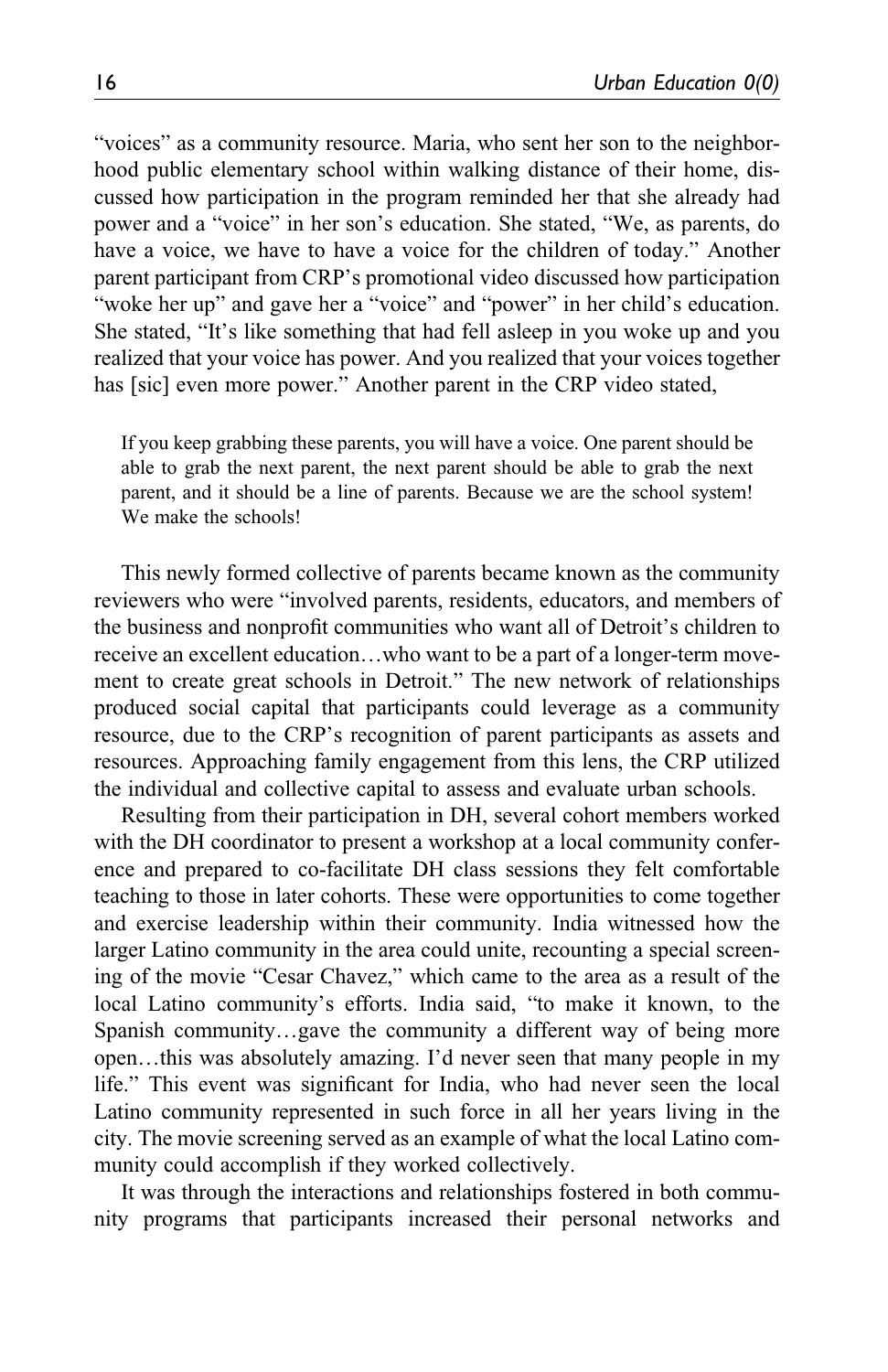recognized their individual and collective voice and social capital. The shared experiences of CRP and DH participants strengthened their sense of community belonging through the development of shared language and common experiences. Both programs recognized the power of parents' care for their children and their sense of interdependence and reciprocity. By first acknowledging the assets of each family member, the programs could then leverage them through the newly formed social networks to create a collective of experiences and voices related to schools and to the community in general. These new relationships and networks, at times, also resulted in vehicles that increased parents' navigational capital, as participants served as resources to one another.

# Navigational Capital

Parents' participation in the Community Reviewer Program and in Digital Home also promoted members' navigational capital, which "acknowledges individual agency within institutional constraints" (Yosso, 2005, p. 80). For the participants in both programs, one constraint experienced in terms of relationships with children's schools related to not having information about how the school system functioned. Some parents, for example, did not know that they could have more direct interactions with school officials. The CRP and DH fostered participants' abilities to interact on more equal footing with stakeholders in their children's schools, in part by voicing their concerns. Participation in the programs also led to adult family members learning new skills and engaging with existing community resources they otherwise would not have known about. These programs helped equip parents with more knowledge about how to engage school personnel and establish the sense that their voices were important and should be heard to help direct their children's schooling experiences.

## New knowledge toward confidence and self-efficacy in interactions with schools.

The parents in the CRP experienced increased self-efficacy, new school navigational knowledge, and better understanding of their rights when interacting with schools. At the conclusion of the program, Maria felt more "confidence in interactions" with her son's school. She was more "willing to help in any way…help him with his education. And even in the school, like as a volunteer." At the time of the interviews, Maria was considering moving to another city, citing recent safety issues in her neighborhood. She disclosed that her experience in the CRP increased her confidence in interactions with school officials and educators when looking for a new school for her son. She stated, "I have to be able to ask questions, go in there and see how their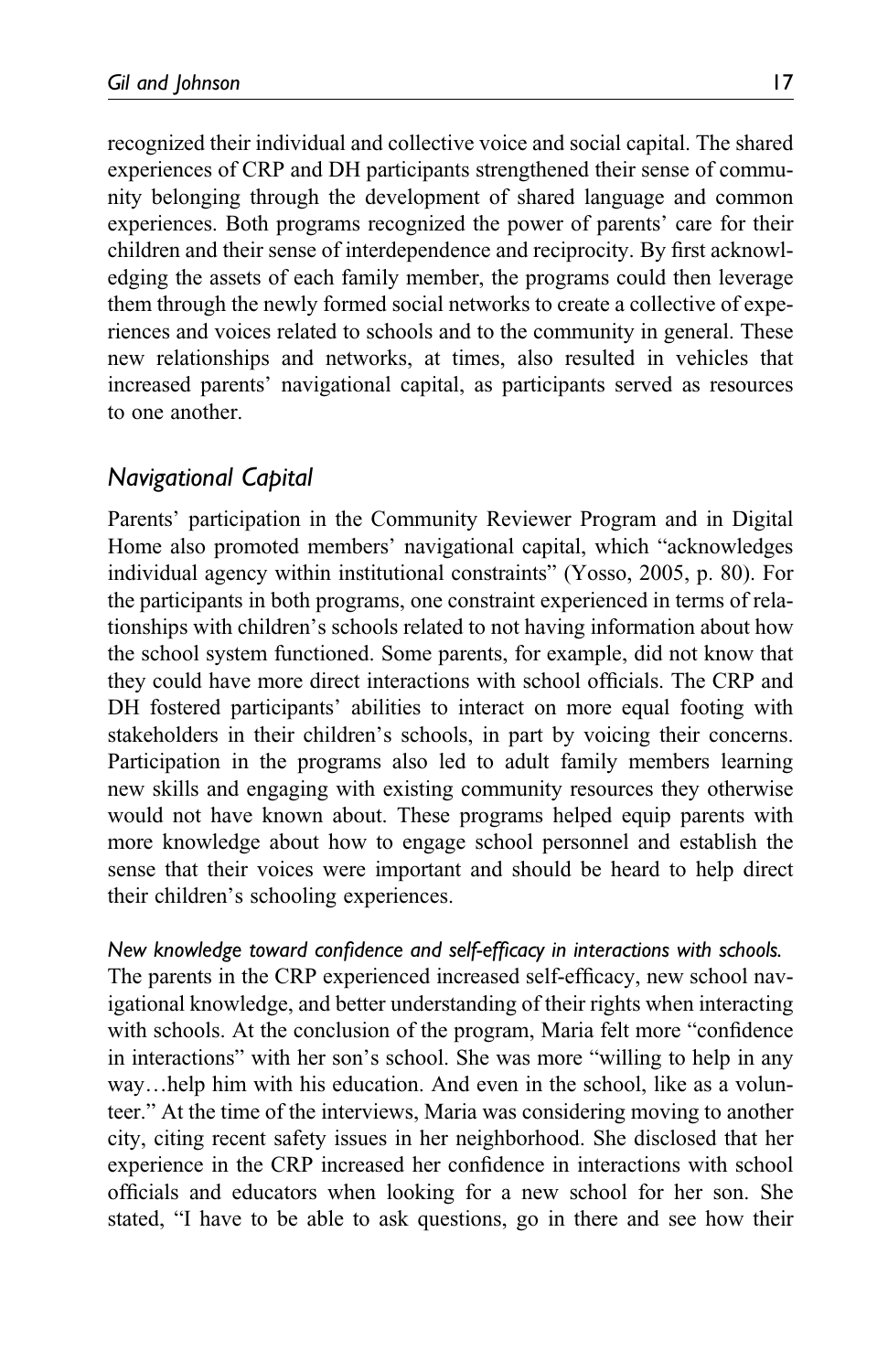setup is…now if I go in there, I know what my questions can be. And what I'm gonna be looking for." Maria's statements demonstrated that she increased her self-efficacy when interacting with schools as a result of participating in the program, leading to an increased ability to advocate for her son's education.

Several other parents also reported being more comfortable, confident, and knowledgeable about effectively navigating the broader school system. Hattie, who utilized school choice to send her granddaughter to a charter school, reported that participation in the program would influence her future methods for selecting a school for her granddaughter: "I will use some of the guidelines [from the program]. I'll be looking at the environment. I will be looking at teacher interactions. I'll be looking at diversity. I know I will be looking at safety, all of the things that are really important." Tamika considered how she viewed her children's schools prior to and after participation in the CRP. "In a lot of ways. I thought they were doing a fantastic job, but looking at what I saw [during the CRP] they can do a lot more, a lot better." Participation caused Tamika to reflect upon her prior school choice decision. She stated

I should have done more research. I shouldn't have took [sic] someone else's word for it. I shouldn't have been blind-sided by the newness [of her daughters' school] and when I saw constant turnover in teachers, I should have asked more questions then. Because now I see that it was something going on with the way they were operating her school.

In a hyper-school choice environment like Detroit, where parents had over 90 charter schools to choose from, it was very important that parents had the knowledge and confidence to navigate their very complex system of schools.

Similar to Tamika, Hattie, and Maria's experiences, participating in DH counteracted the negative message India had received as a middle schooler of "don't ask questions because then you're stupid." While India had always recognized her daughter Sierra's academic potential and consistently supported her learning, she was less personally involved with the school. Whereas DH class participants were urged to ask questions, India's own schooling had communicated that asking questions was undesirable. This lesson, learned years earlier, transitioned into India's reluctance to interact as a parent with school personnel. She never asked questions, instead having her mother-in-law ask them. With DH's emphasis that no question was stupid and being urged directly, "If you feel like something's not being done for you…you need to…fix it," India began asking questions and taking a more active role in school-related issues that arose, such as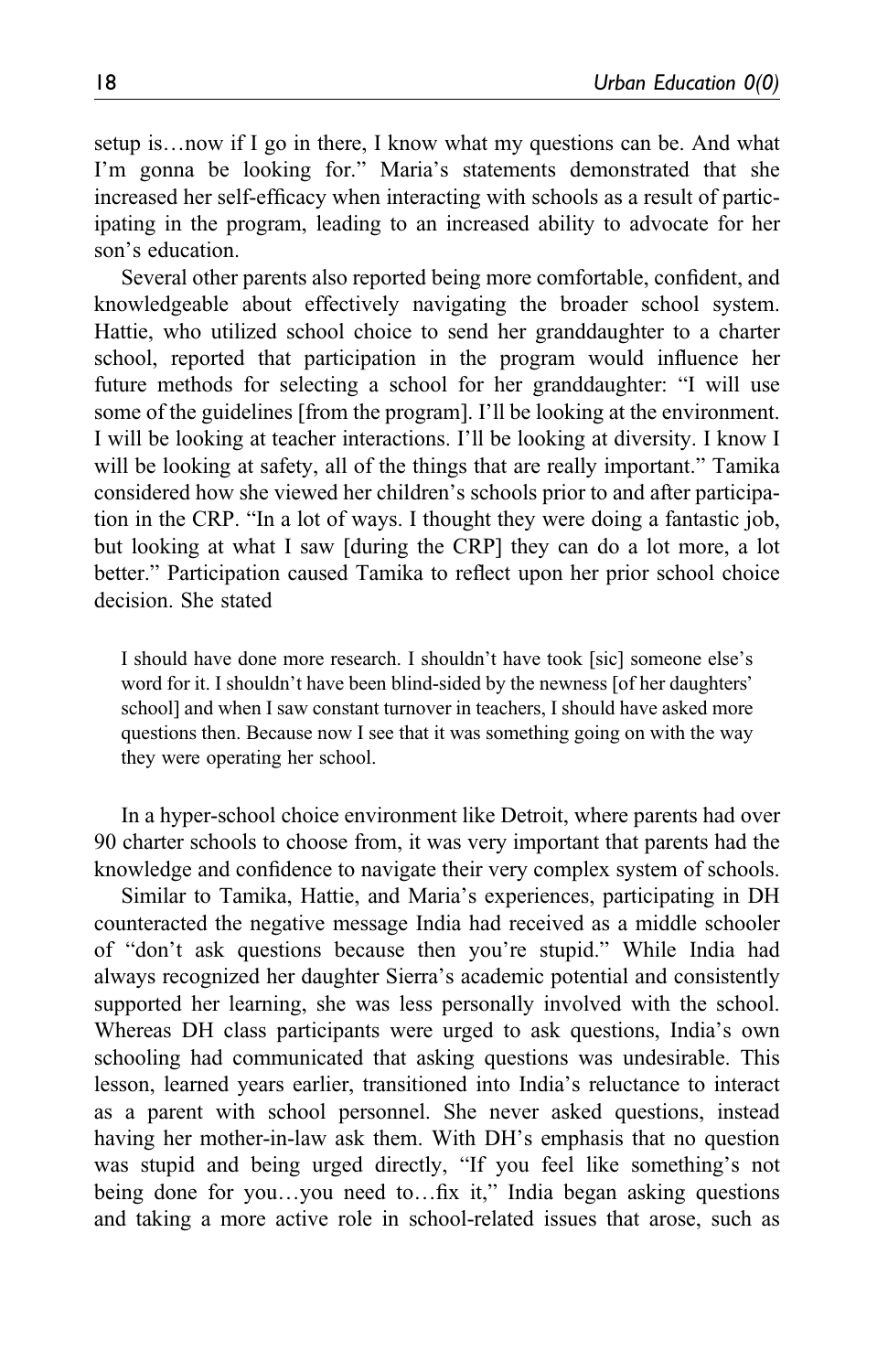addressing her daughter's bullying. India experienced a transformation from seldom engaging with the school to wanting to know "about how everything goes, step by step by step." She compared herself before and after participating in DH, as "more aware of my surroundings instead of being dead to the world and just drudging [sic] along." She remarked that school personnel noticed this change also: "I saw…an expression of shock, like 'oh, you talk.'" India added, "I felt like I had a voice." She stated that she had witnessed a similar increase in confidence in her DH classmates. Like other parents in CRP and DH, this mother experienced a sense of agency resulting from a heightened awareness about the importance of being informed and asking questions on which she could act for her daughter's good. India's new orientation toward asking questions, something unthinkable prior to her DH participation, carried over into her professional life where asking questions was welcome and where "they love it." Unlearning the shame she had associated with asking questions allowed India to navigate Sierra's schooling better and had a positive effect on her own job prospects. With the positive messages she heard in DH, exposure to resources, and the moral support she experienced, India grew in her ability to navigate her daughter's schooling experiences and Sierra also became highly involved in various after-school activities, including dance, horseback riding, and a girls' organization.

In DH, participants engaged in conversations related to school structures and norms and were encouraged to assert their right to be served. On different occasions, Maritza recounted how she had changed her children's academic programs. She noted that while she was prepared to hear "no" at first, she still advocated for programmatic changes when she felt that her children were not placed in challenging classes or when her daughter's class did not have a permanently assigned teacher. She described the different people she had to go through before being able to speak to a counselor to make changes. Her years of having children in the local school system, as well as conversations and contacts made in DH, taught Maritza to better navigate her children's schools, figuratively and literally. She noted that being in DH provided an opening to resources and ideas that aided her ability to navigate her children's school system. As a result, she ensured that her children's school provided them with better educational opportunities.

Community peers as resources and navigational support. Other Digital Home parents also described how they began seeing one another not only as resources who helped each other in class, but also as navigational support and guidance. While helping one another with technology skills during class time, the adult participants also supported one another with different personal issues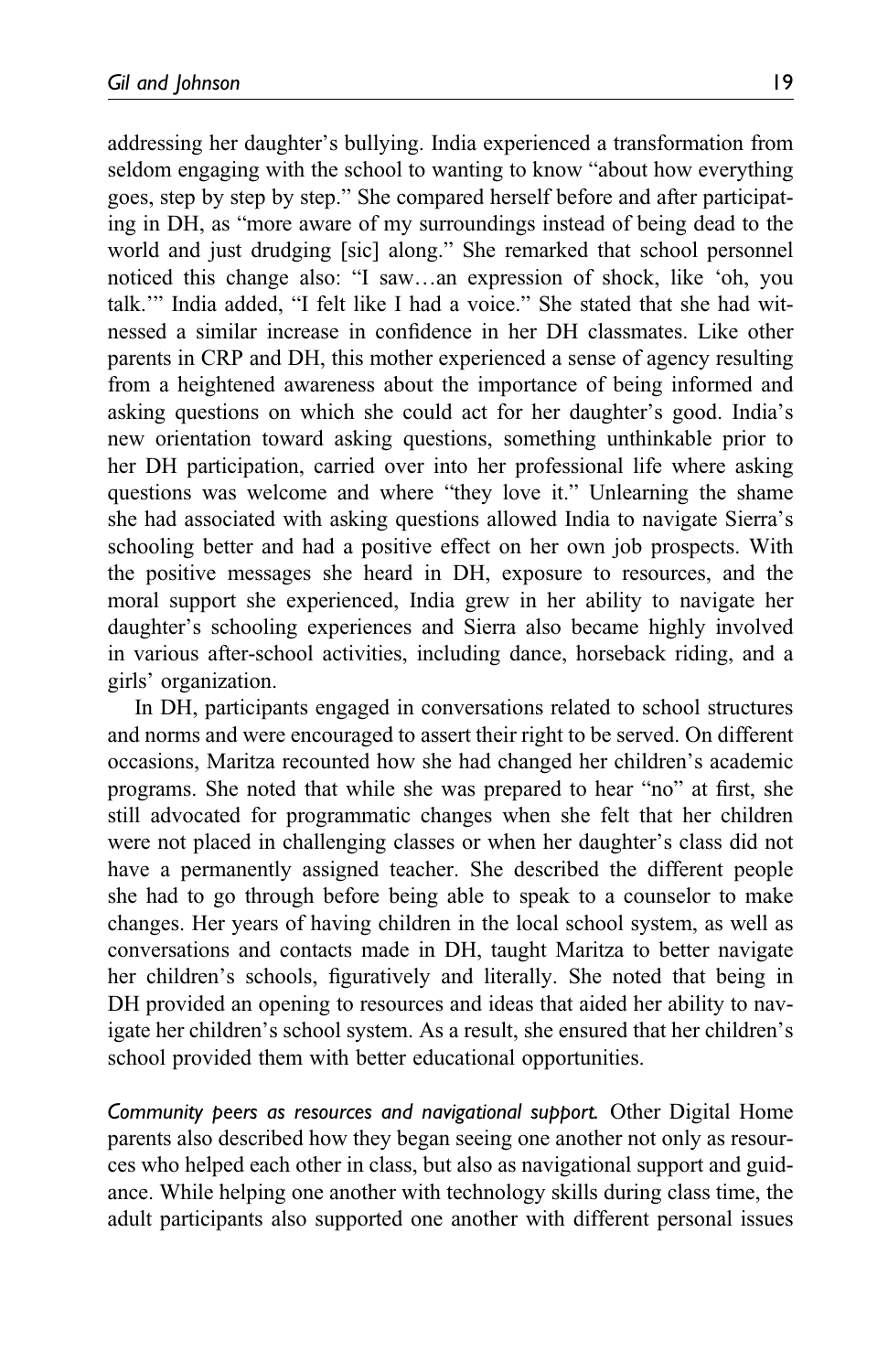and shared information of interest within the community. Maritza spoke about how participants brought information to share during time set aside for announcements in each class session. In DH, participants pooled informational resources and connected one another to them; they became trusted resources for one another and formally recognized this sense of collective knowledge in their presentations at the end of program clausura. The increased social capital and recognition of collective capital referenced earlier, on occasion, also led to increased ability to navigate community and school institutions.

Luisa, a mother of two boys, also participated in various programs she learned about through DH. She participated in the parenting program that India and other families attended, explaining that the program was organized by a DH volunteer who was a graduate student at the local university. In addition to learning about the parenting program, Luisa became aware of programs happening in a nearby church and local English language classes. While Luisa knew some of her DH classmates prior to the technology classes, the program was a venue for meeting other parents from different countries and meeting university student program volunteers. Along with another parent she met in DH, Luisa brought school letters to the program coordinator for explanation or to confirm their understanding of the notices. In one instance, she and another mother learned about a local scholarship program and became knowledgeable about being able to add scholarship awards together to increase the financial accessibility of college for their children. DH volunteers, along with adult and children participants, also shared how they learned more about college through the interactions with the university volunteers. Luisa was able to help her children with school assignments and online communications and used her technology skills for her personal needs and interests, such as listening to music or to scripture on Sundays when she could not attend mass due to her work schedule. Luisa stated:

A lo mejor…para muchas…es…cualquier cosa, pero para los que no sabíamos nada…es bastante…de no saber ni de prender la computadora a ahora, a hacer cosas, y investigar cosas que a veces necesitamos./Maybe…for many… it's…[not a big deal], but for those of us who knew nothing [about using a computer]…it's a great deal…from not knowing even how to turn on the computer, and now do things, and investigate things that we sometimes need.

Learning to use a computer was powerful for Luisa to help her children and for herself. By participating in DH, in addition to the connection with and support received from others, Luisa and other participants gained exposure to different community events and opportunities. Learning about local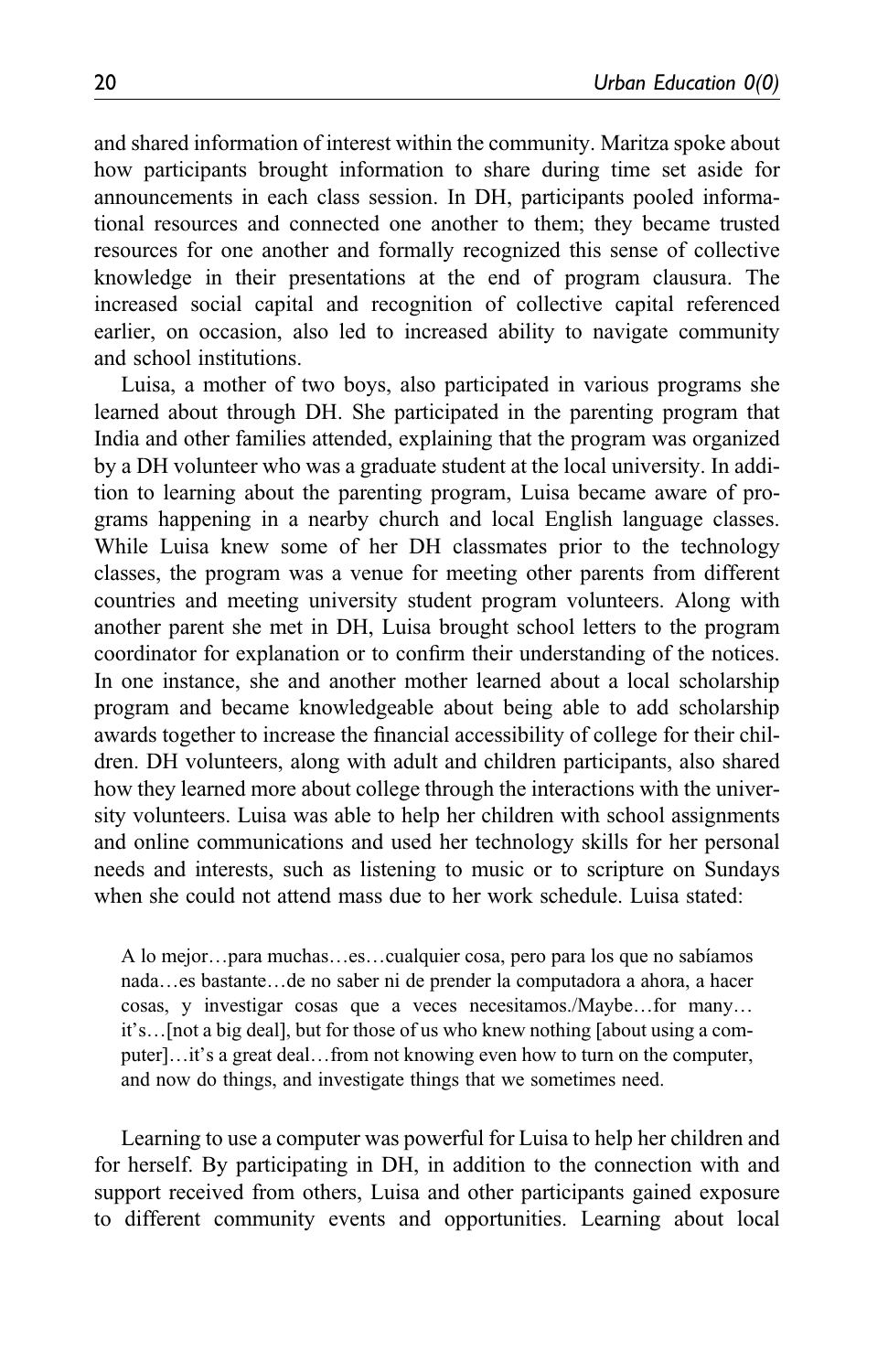programs, such as parenting classes, or resources such as remote library services was useful for both their personal learning and promoting their children's learning.

The participants of both programs gained access to increased social and navigational capital that aided their ability to navigate relationships with school stakeholders and complex school systems and increased their selfefficacy. Participation in the community-based programs positively shifted participants' thoughts and actions about their own parental engagement and involvement. The programs facilitated family members' development of social and navigational capital, which in turn led them to feel more able to engage with their children's schools and within the community. By asking questions that leveraged their higher level of awareness of what was happening in the school and how schools functioned, and expecting engagement, family members elicited thoughtful answers from school personnel. The guardians' realizations and transformations resulted in their being able to make their children's schools more accountable to them.

Participants also noted a sense of belonging and community within their programs, where their shared experiences led to feeling supported and realizing the existing social capital and collective voice within their own communities. Participation in the programs provided access to navigational capital that increased Tanesha, Hattie, Tamika, Maria, India, Maritza, and Luisa's self-efficacy, school navigational knowledge, and understanding of their rights when interacting with schools. The programs provided parents critical new information, new networks, and new skills which supported them to better navigate the schools in their respective cities.

# **Discussion**

The goal of this study was to better understand what activities and strategies two nontraditional programs utilized to empower participant families and shift their orientations about how they engage with their children's schools. While the Community Reviewer Program and Digital Home were community-based programs created outside of schools, there are transferable lessons that schools can learn and utilize from these programs to help them better engage families from urban communities. First, both programs took a bottom-up approach (Alameda-Lawson & Lawson, 2019), recognizing and acknowledging assets and community cultural wealth that families already possessed and gained through their lived experiences. Therefore, they viewed parents from an asset orientation as co-constructors and agents in their children's education, rather than problems to solve (Warren & Mapp, 2011). Through this lens, the programs co-constructed initiatives to meet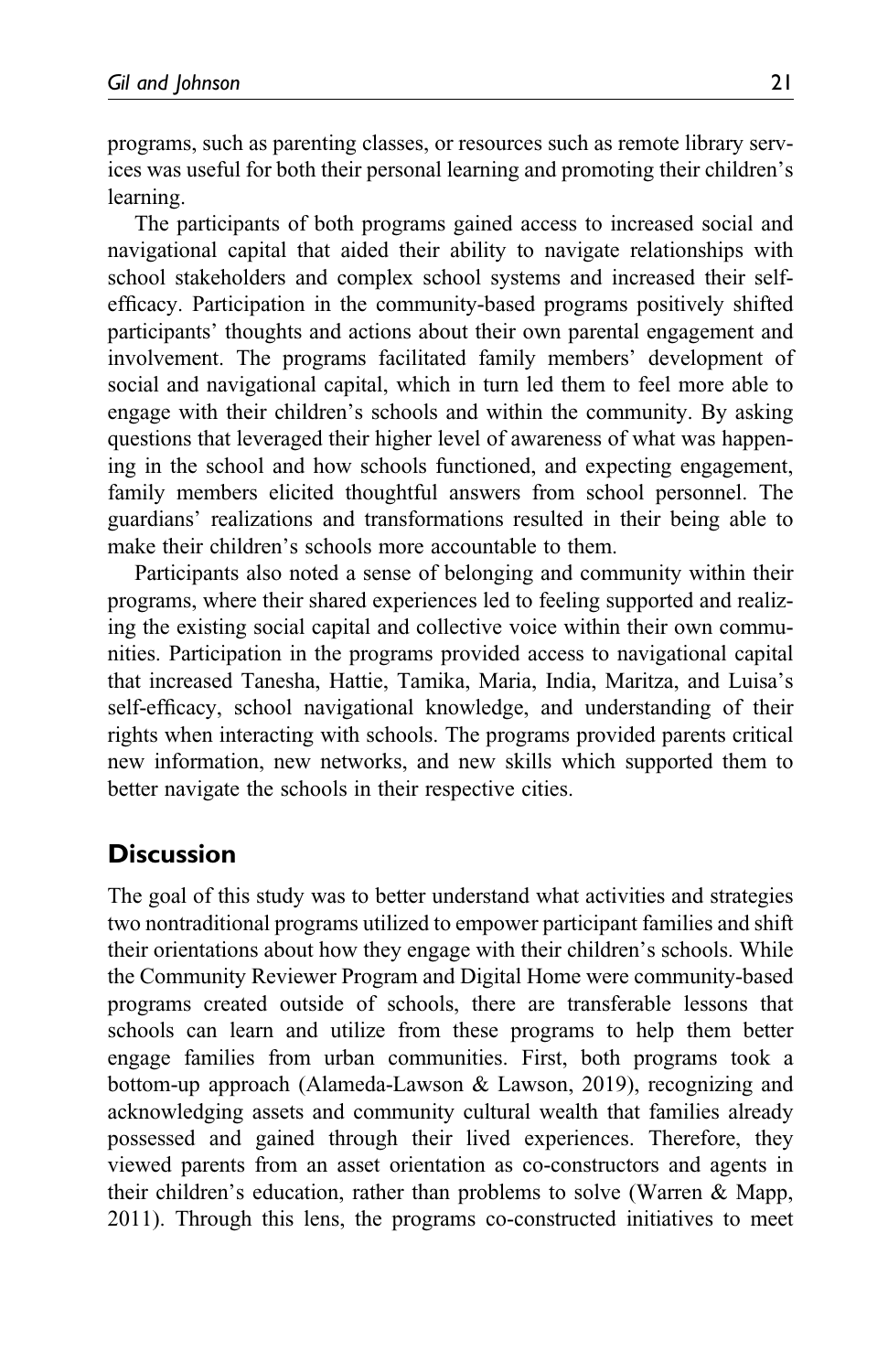families' specific contextual and cultural needs and desires (Alameda-Lawson & Lawson, 2019) and intentionally co-created spaces to leverage and increase social and navigational capital the parents already possessed, fostering greater inclusion of traditionally marginalized parents in schools.

School leadership plays a crucial role in how schools engage parents. School leaders have the ability to design and implement policies and shape the norms and expectations for how their schools will engage parents (Marschall & Shah, 2020). Educational leaders can more meaningfully engage families who reside in urban settings by learning from and incorporating the practices implemented in the CRP and DH. While both initial studies ended several years ago, the issues addressed are still relevant. Most parent involvement programs remain school-centered (Posey-Maddox & Haley-Lock, 2020) and do not acknowledge assets and community cultural wealth. Furthermore, traditional involvement approaches rarely provide opportunities for parents to share power and co-create the programs, do not respond to families' contexts, and do not intentionally create space for parents in urban communities to access social and navigational capital through peer-to-peer relationships. When school leaders design involvement and engagement programs to better engage with parents in urban communities, they should utilize CCW as a lens to resist deficit perceptions and notions of their students' families. CCW (Yosso, 2005) brings to the forefront various forms of capital already held by people from historically marginalized communities. Applying a CCW lens would aid in acknowledging the multiple assets and capital possessed by students' families, and then working with families to co-create engagement experiences that build upon families' cultural wealth and meet their specific needs and desires. Both the CRP and DH functioned from the perspective that parents were "bearers of knowledge" (Baquedano-López et al., 2013, p. 154), with their own understandings, which could be applied to their children's schooling. Parents bring with them assets that often go unrecognized by urban schools. Schools should shift from deficit-orientations and rather, interact with parents through an asset-oriented lens. This should be the foundation for all school and family interactions.

Because the programs acknowledged and valued parents' roles within their children's education, each program listened to, learned from, and provided space for parents to co-construct the programs to deliberately meet families' needs and respond to participants' priorities (Alameda-Lawson & Lawson, 2019; Ishimaru et al., 2019b). Co-creation and ownership are essential components of programs wishing to bridge the divide between community and governance and cause culture shifts, such as improving parent engagement in urban schools (González, 2019). In the CRP, family members worked as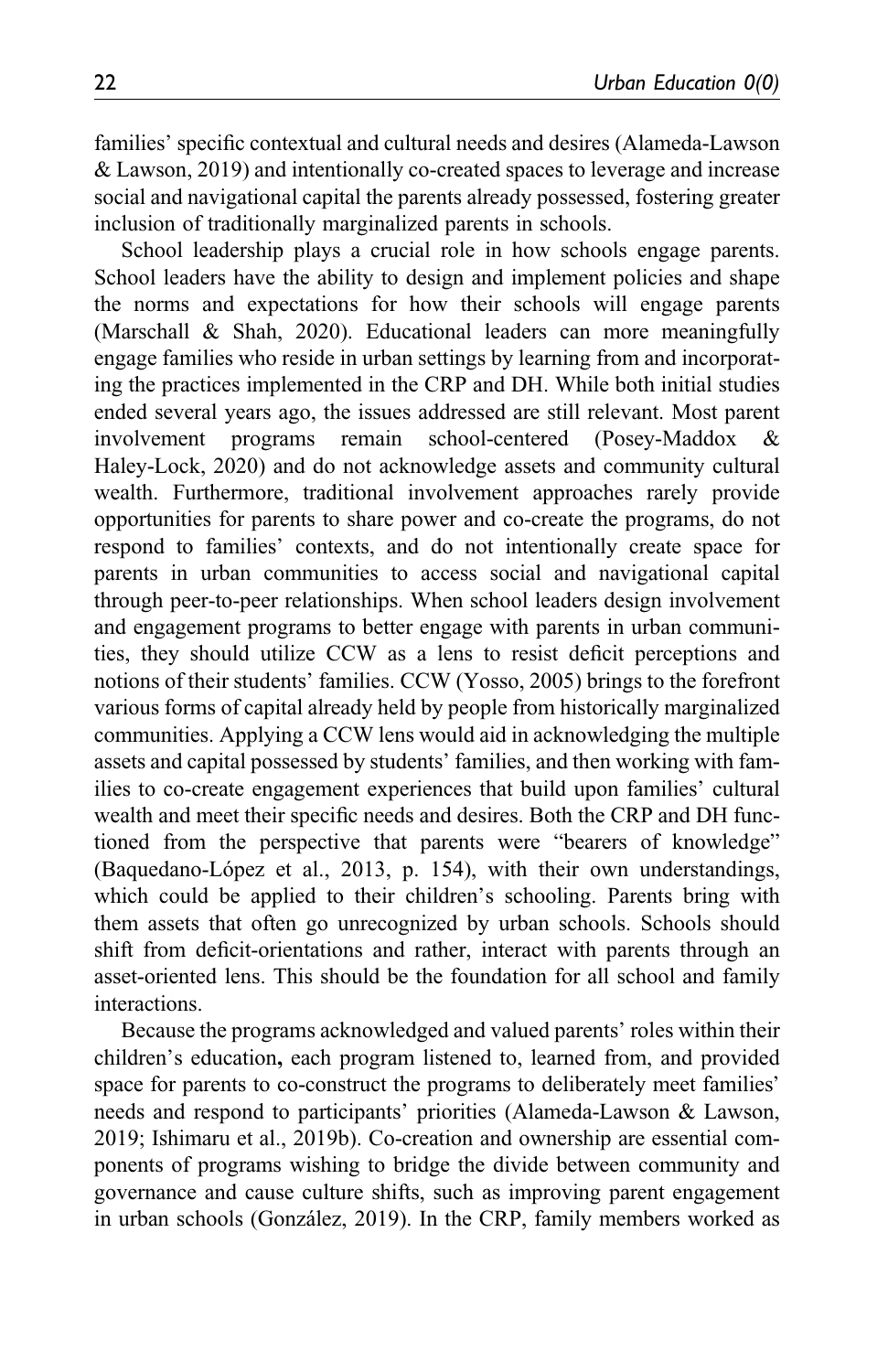partners in developing the assessment tools utilized during their school visit evaluations. In DH, the curriculum was adapted to be responsive to what participants wanted to learn, and how they wanted to learn and apply their learning. Parents also, on occasion, planned for and led learning experiences as well. Both programs viewed parents as active agents whose knowledge could benefit the quality of the programs, other parents, their children, schools, and the community as a whole. This more holistic and place-based approach (Green & Gooden, 2014) led to interacting with parents as partners who should be heard and thoughtfully engaged in a contextually-based way. By acknowledging that "Every family has something to contribute to the school" (Henderson et al., 2007, p. 140), schools can work with parents for the benefit of their children, the school, and the community-at-large. As school leaders gain a greater understanding of families' contexts, including strengths and needs by working closely with them and encouraging and supporting families' own advocacy, urban school leaders themselves can address multiple issues faced by those they serve and become better advocates (Green & Gooden, 2014). A place-based approach and co-construction with families is a policy change that should be implemented by all school leaders when designing family engagement initiatives. Families should be a part of the process of developing initiatives, from design through implementation.

As participants in the CRP and DH engaged in peer-to-peer program activities, family members began seeing their individual experiences were not theirs alone but also shared with others in the programs. Peer-to-peer connections among the parents in the programs were powerful and impacted how parents interacted with their children's schools, made decisions, and even engaged within their communities. Recognition of shared circumstances led them to view themselves as part of a larger whole with a collective voice, increasing bonding capital within their respective communities (Alameda-Lawson & Lawson, 2019; Warren & Mapp, 2011). Both programs opened spaces for dialogue, leading parents to "activate their strengths and know-how for individual and collective purposes" (Alameda-Lawson & Lawson, 2019, p. 1101). As they came together to address common issues through the programs, those in the CRP created a scorecard that was reflective of their values. During DH sessions participants problem solved issues ranging from housing to immigration to interactions with their children's schools. As parents recognized these shared experiences and supported one another to problem solve and address multifaceted issues, they encouraged one another to act on their care for their children and engage their sense of reciprocity which led families to share their knowledge with others.

These shared voices and experiences in some cases led to stronger social networks and to a sense of kinship within the program settings. Lane and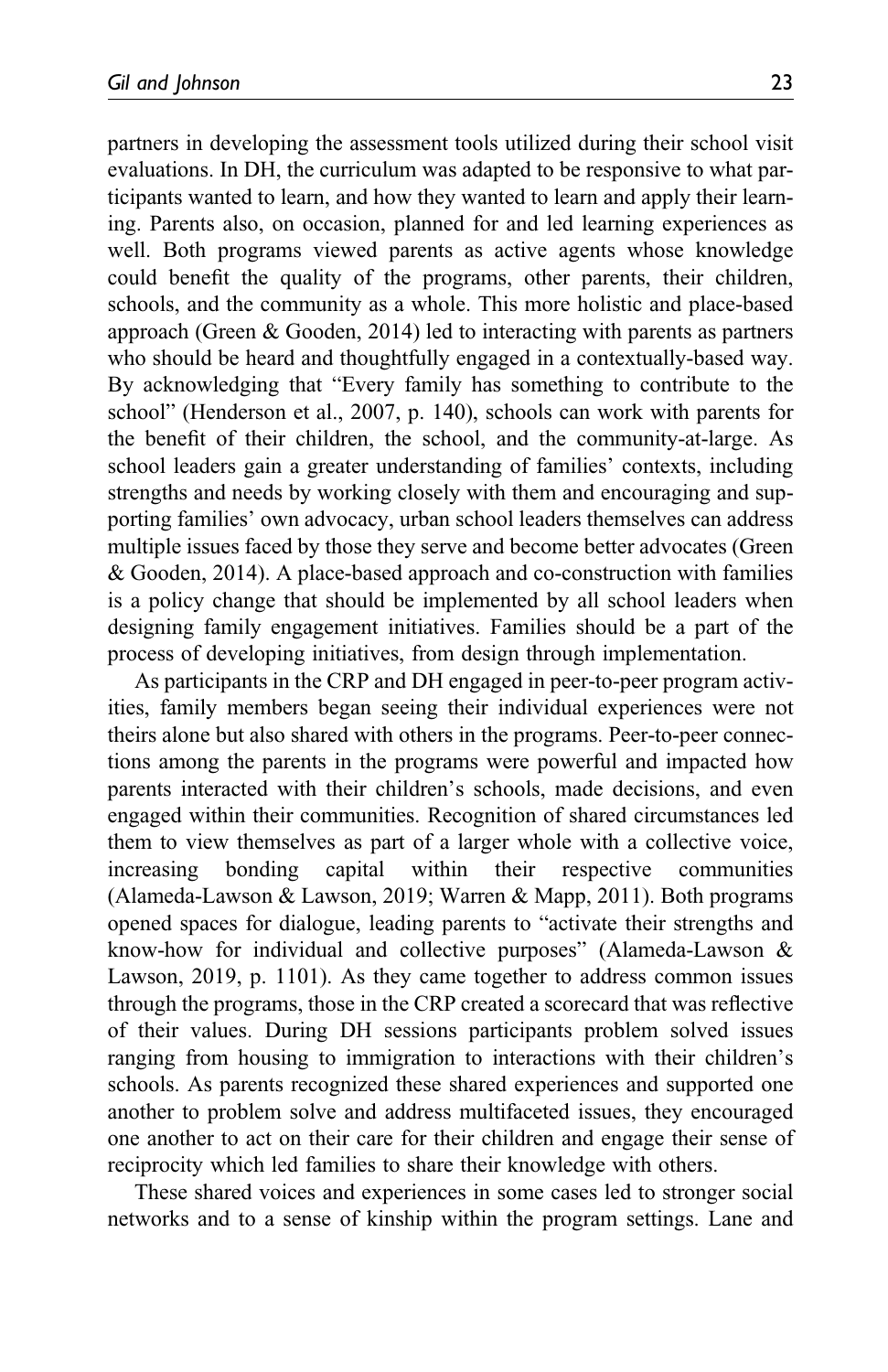Id-Deen (2020) refer to these kin-like relationships as "program families" (p. 16) that support participants' aspirations and foster their collective wellbeing and motivation. The programs served as relationship-building centers leading to the establishment of peer-to-peer support of individuals as well as provided collective strength to engage with school officials where parents had previously felt silenced and isolated. These new "program families" made participants feel less isolated and more confident about their experiences and knowledge. Through engaging with one another, parents found strength in their efforts to navigate relationships with their school personnel (Bolgatz et al., 2020; Delgado-Gaitan, 2001; Ishimaru, 2014), offered one another advice, and served as buffers when issues arose.

Multiple parents in both programs discussed how, through their participation, they came to recognize that they were not alone and knew what questions to ask to better inform their decision-making. The relationships formed, along with other advocacy, led to increased structural social capital in the form of access to and interchange of information, and fostered parental capacity to speak out in schools regarding their children's needs (Ishimaru, 2014). Fellow participants and others within the programs encouraged families to act in order to have their concerns addressed, making them more apt to vocally advocate for their children and resist marginalization stemming from deficit notions about parents (Dyrness, 2007). Parents like Maria and India became more likely to initiate contact with their children's teachers to address issues such as bullying. Many parents went from not knowing they could have direct interactions with school officials and not asking questions to knowing different questions they would pose to school officials in the future. As families in the programs learned together, they expanded their knowledge of what they should be aware of, including teacher turnover, the importance of teacher-student interactions, students' academic programs, and asking a variety of questions. This new knowledge about how to engage school personnel created more equal footing with their children's schools. In these ways, parents and guardians held their children's schools more accountable. School leaders must provide multiple platforms for families to engage with schools, but also to dialogue with one another.

As the two programs illustrate, rather than adhere to deficit-based perspectives that assume that parents are problems or that focus on directing agendas, the CRP and DH emphasized the importance of authentic, power-sharing parent engagement within their respective community settings. Unfortunately, traditional involvement approaches rarely provide opportunities for bottom-up approaches that power-share and co-create programs with families, do not respond to families' place-based contexts, and do not create space for urban families to gain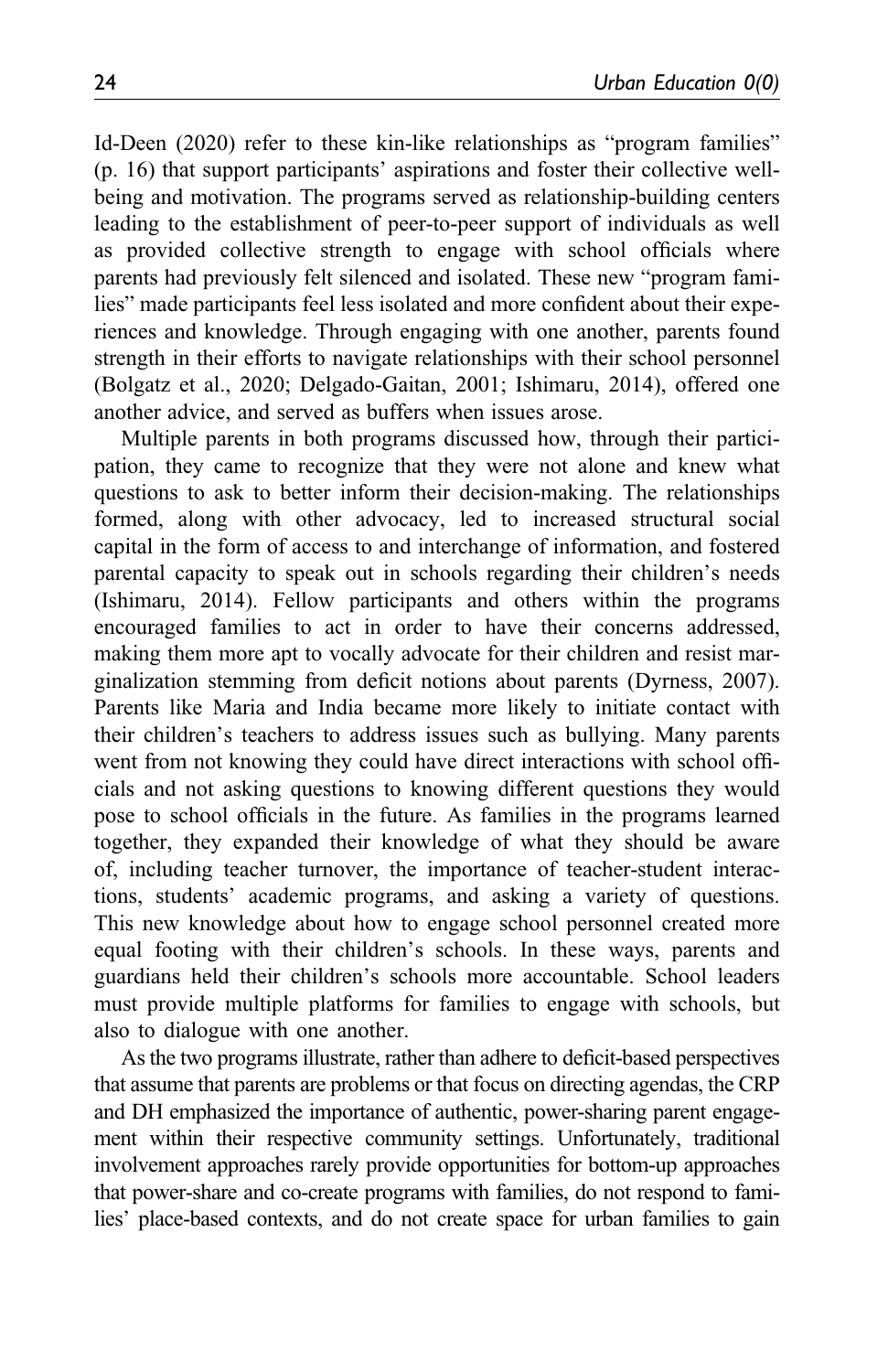access to social and navigational capital through peer-to-peer interactions and relationships.

# Conclusion

This study aimed to learn about how parents' experiences in the Community Reviewer Program and in Digital Home, two urban asset-based communitycentered programs, contributed to their conceptions of and actions toward engagement with their children's schools. By providing an in-depth example of community-centered parent engagement, this work expands the concept and interpretations of family involvement, engagement, and empowerment by looking beyond formal at-school settings as the only method for engaging families. The programs, which took holistic, place-based, and contextually-centered approaches, were spaces for dialogue among parent participants, leading to greater connection among parents and increased parent engagement in their children's schools and within their local communities. Schools and school leaders can learn from the community-based programs described in this article. As these cases illustrate, engaging parents can take varied forms. Enacting relational approaches can result in a sense of individual and collective empowerment which encourages parents to engage more with schools. Centering parental engagement initiatives within communities may also facilitate initiatives' abilities to be responsive to parents' needs while also emphasizing families' agency and bringing their assets to the table. Additionally, these initiatives are aligned with urban parent perceptions of education, which are holistic, rather than solely academic and school-centered.

Through participation in the CRP and in DH, parents gained social capital with new networks of parent peers and realized that they had more power than they initially believed. The new relationships and networks gained gave parents a greater sense of belonging and empowered them to recognize their collective power and communal voice were valuable resources. The Community Review Program and Digital Home staff and volunteers were successful because they acknowledged and engaged parents from the perspective that they were valued and had capital to contribute to improve their children's educational experiences. After acknowledging families' assets, schools should intentionally create spaces that encourage parents to build stronger relationships with one another. As demonstrated in the programs examined in this article, collective support among parents can enhance and help parents develop the confidence and knowledge to re-envision traditional involvement experiences and transform their relationships with schools. If school leaders are to effectively engage historically marginalized parents in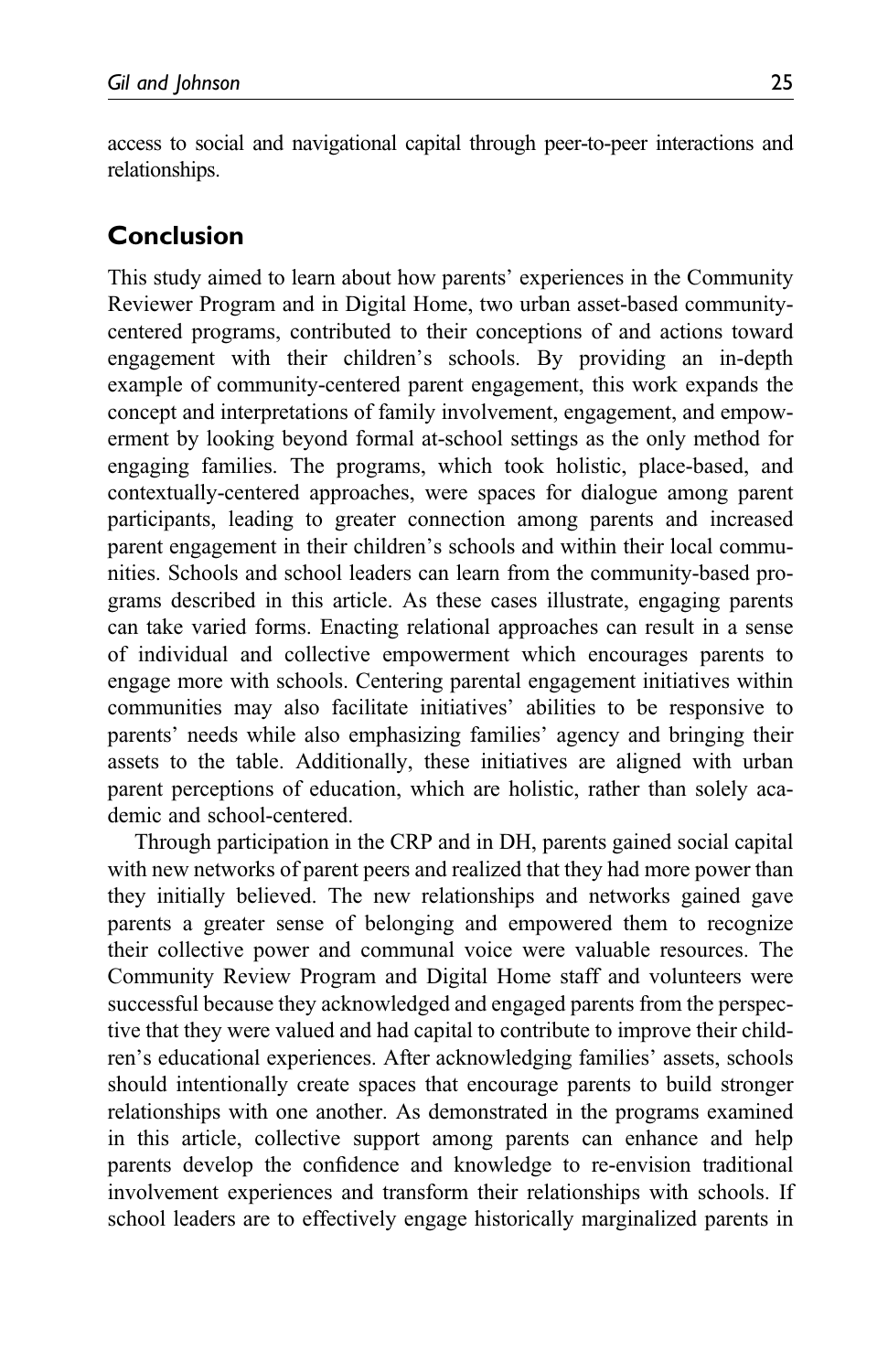urban communities, they must begin by engaging families from an asset orientation rather than a deficit one.

#### Declaration of Conflicting Interests

The author(s) declared no potential conflicts of interest with respect to the research, authorship, and/or publication of this article.

#### Funding

The author(s) received no financial support for the research, authorship, and/or publication of this article.

## ORCID iD

Elizabeth Gil **D** <https://orcid.org/0000-0002-5308-6931>

## **References**

- Alameda-Lawson, T., & Lawson, M. A. (2019). Ecologies of collective parent engagement in urban education. *Urban Education*, 54(8), 1085-1120. [https://doi.org/10.](https://doi.org/10.1177/0042085916636654) [1177/0042085916636654](https://doi.org/10.1177/0042085916636654)
- Auerbach, S. (2007). From moral supporters to struggling advocates: Reconceptualizing parent roles in education through the experience of workingclass families of color. Urban Education, 42(3), 250-283. [https://doi.org/10.](https://doi.org/10.1177/0042085907300433) [1177/0042085907300433](https://doi.org/10.1177/0042085907300433)
- Auerbach, S. (2010). Beyond coffee with the principal: Toward leadership for authentic school–family partnerships. Journal of School Leadership, 20(6), 728-757. <https://doi.org/10.1177/105268461002000603>
- Baquedano-López, P., Alexander, R. A., & Hernández, S. J. (2013). Equity issues in parental and community involvement in schools: What teacher educators need to know. Review of Research in Education, 37(1), 149-182. [https://doi.org/10.3102/](https://doi.org/10.3102/0091732X12459718) [0091732X12459718](https://doi.org/10.3102/0091732X12459718)
- Bertrand, M., & Rodela, K. C. (2018). A framework for rethinking educational leadership in the margins: Implications for social justice leadership preparation. Journal of Research on Leadership Education, 13(1), 10-37. [https://doi.org/10.](https://doi.org/10.1177/1942775117739414) [1177/1942775117739414](https://doi.org/10.1177/1942775117739414)
- Bolgatz, J., Crowley, R., & Figueroa, E. (2020). Countering white dominance in an independent elementary school: Black parents Use community cultural wealth to navigate "private school speak". The Journal of Negro Education, 89(3), 312-327. https://doi.org/10.1177/0042085920914378
- Bourdieu, P. (1977). Outline of a theory of practice (Vol. 16). Cambridge University Press.
- Coleman, J. S. (1988). Social capital in the creation of human capital. American Journal of Sociology, 94, S95-S120.<https://doi.org/10.1086/228943>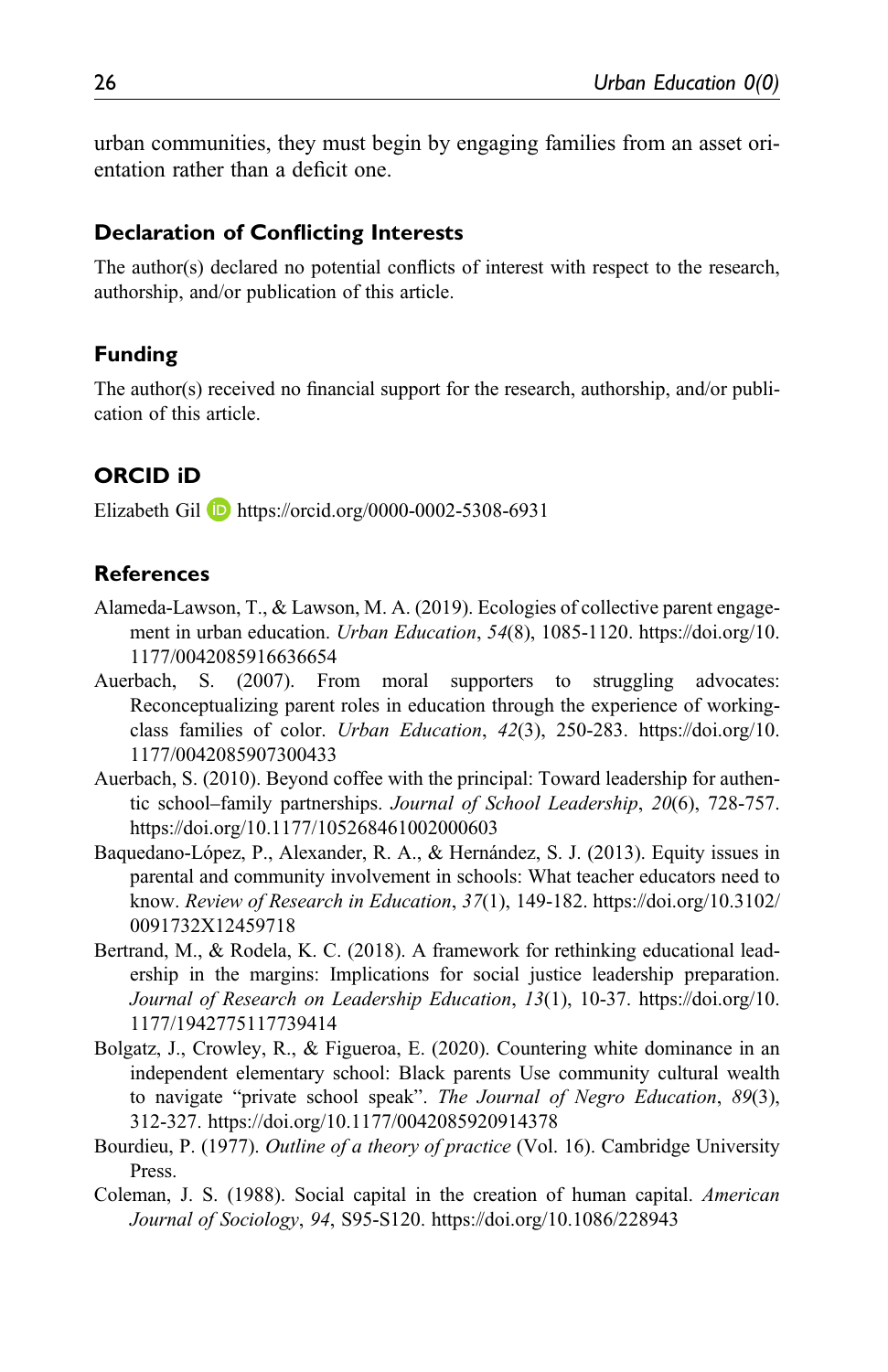- Creswell, J. (1998). Qualitative inquiry and research design: Choosing among five traditions. Sage.
- Davies, D. (1993). Benefits and barriers to parent involvement: From Portugal to Boston to Liverpool. In N. F. Chavkin (Ed.), Families and schools in a pluralistic society (205-216). State University of New York Press.
- De Carvalho, M. E. (2014). Rethinking family-school relations: A critique of parental involvement in schooling. Routledge.
- Delgado-Gaitan, C. (2001). The power of community: Mobilizing for family and schooling. Rowman & Littlefield Publishers.
- Doyle, L. H. (2003). Synthesis through meta-ethnography: Paradoxes, enhancements, and possibilities. Qualitative Research, 3(3), 321-344. [https://doi.org/10.1177/](https://doi.org/10.1177/1468794103033003) [1468794103033003](https://doi.org/10.1177/1468794103033003)
- Dyrness, A. (2007). 'Confianza is where I can be myself': Latina mothers' constructions of community in education reform. Ethnography and Education, 2(2), 257-271.<https://doi.org/10.1080/17457820701350848>
- Epstein, J. L. (2001). School, family, and community partnerships: Preparing educators and improving schools. Westview Press.
- Flores, R. Q., Morgan, P., Rivera, L., & Clark, C. (2019). Latinx family engagement in schools and surrounding communities: Assessing the impact of parent (and other family member) development on improving student educational outcomes at gene ward elementary school. Education Sciences, 9(2), 149. [https://doi.org/10.3390/](https://doi.org/10.3390/educsci9020149) [educsci9020149](https://doi.org/10.3390/educsci9020149)
- Gil, E. (2017). Engaging the community cultural wealth of Latino immigrant families in a community-based program (Publication No. 10622139) [Doctoral dissertation, Michigan State University]. ProQuest Dissertations & Theses Global.
- González, R. (2019). The Spectrum of community engagement to ownership. Movement Strategy Center.
- Green, T. L., & Gooden, M. A. (2014). Transforming out-of-school challenges into opportunities: Community schools reform in the urban midwest. Urban Education, 49(8), 930-954.<https://doi.org/10.1177/0042085914557643>
- Guzmán, B. L., Kouyoumdjian, C., Medrano, J. A., & Bernal, I. (2018). Community cultural wealth and immigrant latino parents. Journal of Latinos and Education, 20(1), 78-92. https://DOI: 10.1080/15348431.2018.1541801
- Halpern, D. (2005). Social capital. Polity Press.
- Henderson, A. T., Mapp, K. L., Johnson, V. R., & Davies, D. (2007). Beyond the bake sale: The essential guide to family-school partnerships. The New Press.
- Ishimaru, A. M. (2014). When new relationships meet old narratives: The journey towards improving parent-school relations in a district-community organizing collaboration. Teachers College Record, 116(2), 1-49. [https://doi.org/10.1177/](https://doi.org/10.1177/016146811411600206) [016146811411600206](https://doi.org/10.1177/016146811411600206)
- Ishimaru, A. M., Bang, M., Valladares, M. R., Nolan, C. M., Tavares, H., Rajendran, A., & Chang, K. (2019a). Recasting families and communities as co-designers of education in tumultuous times. Boulder, CO: National Education Policy Center. Retrieved [August 28, 2019] from http://nepc.colorado.edu/publication/familyleadership.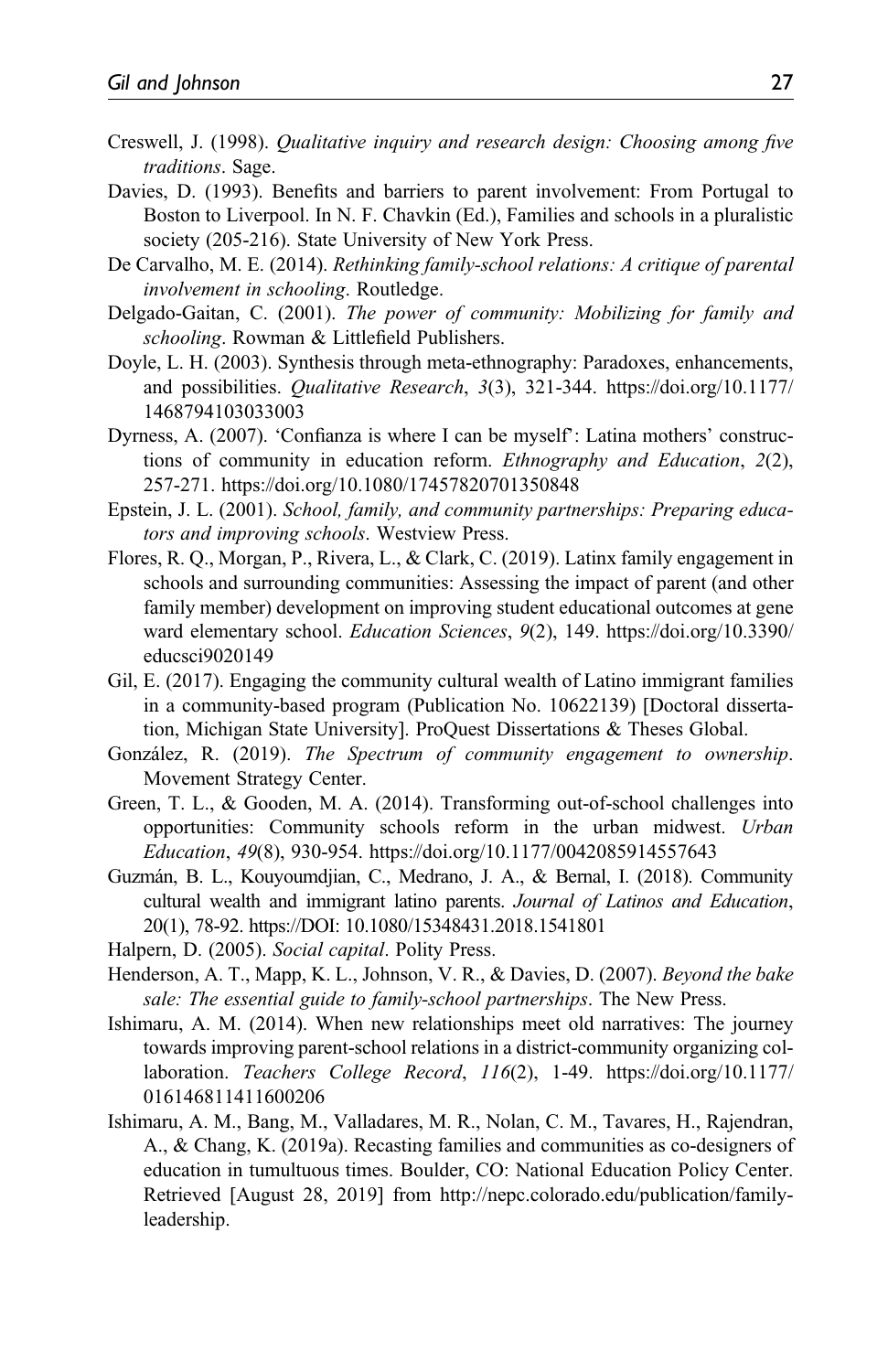- Ishimaru, A. M., Lott, J., Torres, K. E., & O'Reilly-Diaz, K. (2019b). Families in the driver's seat: Catalyzing familial transformative agency for equitable collaboration. Teachers College Record, 121(11), 1-39. [https://doi.org/10.1177/016146811](https://doi.org/10.1177/016146811912101108) [912101108](https://doi.org/10.1177/016146811912101108)
- Jasis, P., & Ordoñez-Jasis, R. (2004). Convivencia to empowerment: Latino parent organizing at La Familia. The High School Journal, 88(2), 32-42. [https://doi.](https://doi.org/10.1353/hsj.2004.0023) [org/10.1353/hsj.2004.0023](https://doi.org/10.1353/hsj.2004.0023)
- Jasis, P. M., & Ordoñez-Jasis, R. (2012). Latino parent involvement: Examining commitment and empowerment in schools. Urban Education, 47(1), 65-89. [https://](https://doi.org/10.1177/0042085911416013) [doi.org/10.1177/0042085911416013](https://doi.org/10.1177/0042085911416013)
- Johnson, A. (2015). The Community Reviewer Program: An examination of a parent empowerment program in Detroit (Publication No. 3740247) [Doctoral dissertation, Michigan State University]. ProQuest Dissertations & Theses Global.
- Khalifa, M. (2010). Validating social and cultural capital of hyperghettoized at-risk students. Education and Urban Society, 42(5), 620-646. [https://doi.org/10.1177/](https://doi.org/10.1177/0013124510366225) [0013124510366225](https://doi.org/10.1177/0013124510366225)
- Khalifa, M. (2012). A Re-new-ed paradigm in successful urban school leadership principal as community leader. Educational Administration Quarterly, 48(3), 424- 467.<https://doi.org/10.1177/0013161X11432922>
- Khalifa, M. A. (2018). Culturally responsive school leadership (Vol. 217). Harvard Education Press.
- Lane, T. B., & Id-Deen, L. (2020). Nurturing the capital within: A qualitative investigation of black women and girls in STEM summer programs. Urban Education, 1-29. https://doi.org/10.1177/0042085920926225.
- Lareau, A. (2001). Linking Bourdieu's concept of capital to the broader field: The case of family-school relationships. In B. J. Biddle (Ed.), Social class, poverty, and education: Policy and practice (pp. 77-100). Routledge/Falmer.
- Lincoln, Y. S., & Guba, E. G. (1985). Naturalistic inquiry. Sage Publications.
- Marchand, A. D., Vassar, R. R., Diemer, M. A., & Rowley, S. J. (2019). Integrating race, racism, and critical consciousness in black parents' engagement with schools. Journal of Family Theory & Review, 11(3), 367-384. [https://doi.org/](https://doi.org/10.1111/jftr.12344) [10.1111/jftr.12344](https://doi.org/10.1111/jftr.12344)
- Marschall, M. J., & Shah, P. R. (2020). Linking the process and outcomes of parent involvement policy to the parent involvement gap. Urban Education, 55(5), 699-729.<https://doi.org/10.1177/0042085916661386>
- McDermott, P., & Rothenberg, J. (2000). Why urban parents resist involvement in their children's elementary education. The Qualitative Report, 5(3), 1-16. https://doi.org/10.46743/2160-3715/2000.1947
- Noguera, P. A. (2004). Transforming urban schools through investments in the social capital of parents. In Motion Magazine.
- Olivos, E. M. (2019). Community and school collaborations: Tapping into community organizing initiatives and resources. in S. B. Sheldon & T. A. Turner-Vorbeck (Eds.), The Wiley handbook of family, school, and community relationships in education (9-27). Wiley.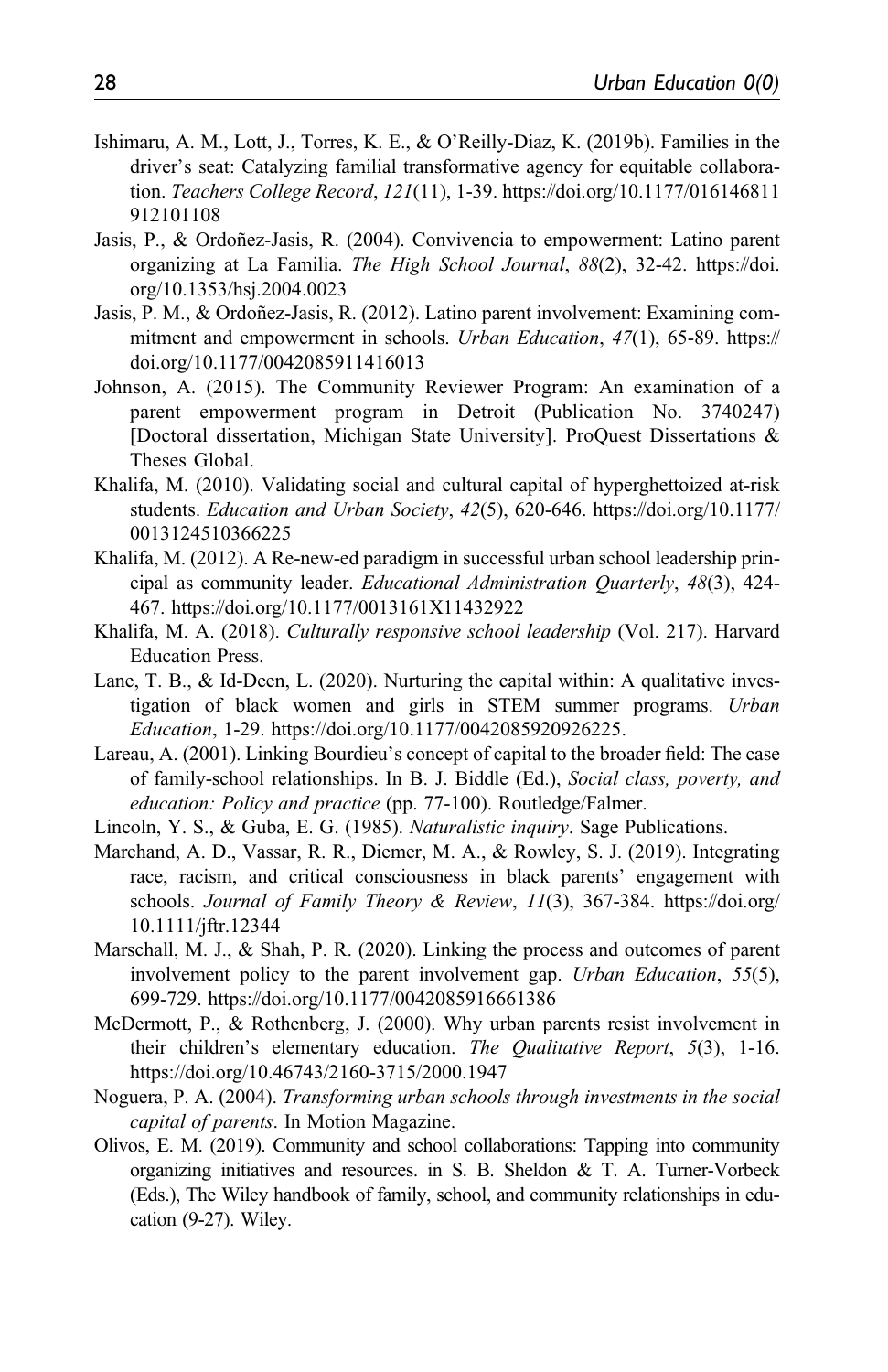- Orr, M., & Rogers, J. (2010). Unequal schools, unequal voice: The need for public engagement for public education. In M. Orr & J. Rogers (Eds.), Public engagement for public education: Joining forces to revitalize democracy and equalize schools (pp. 1-24). Stanford University Press.
- Osterling, J. P., & Garza, A. (2004). Strengthening latino parental involvement forming community-based organizations/school partnership. NABE Journal of Research and Practice, 2(1), 270-284.
- Patton, M. O. (2014). *Qualitative research & evaluation methods: Integrating theory* and practice. Sage.
- Posey-Maddox, L., & Haley-Lock, A. (2020). One size does not fit all: Understanding parent engagement in the contexts of work, family, and public schooling. Urban Education, 55(5), 671-698.<https://doi.org/10.1177/0042085916660348>
- Putnam, R. D. (2000). Bowling alone: The collapse and revival of American community. Simon and Schuster.
- Rusch, D., Frazier, S. L., & Atkins, M. (2015). Building capacity within communitybased organizations: New directions for mental health promotion for latino immigrant families in urban poverty. Administration and Policy in Mental Health and Mental Health Services Research, 42(1), 1-5. [https://doi.org/10.1007/s10488-014-](https://doi.org/10.1007/s10488-014-0549-1) [0549-1](https://doi.org/10.1007/s10488-014-0549-1)
- Sanders, M. (2009). Collaborating for change: How an urban school district and a community-based organization support and sustain school, family, and community partnerships. Teachers College Record, 111(7), 1693-1712. [https://doi.org/](https://doi.org/10.1177/016146810911100703) [10.1177/016146810911100703](https://doi.org/10.1177/016146810911100703)
- Shirley, D. (1997). Community organizing for urban school reform. University of Texas Press.
- Stake, R. E. (1995). The art of case study research. Sage.
- Warren, M. R., & Mapp, K. L. (2011). A match on dry grass: Community organizing as a catalyst for school reform. Oxford University Press.
- Yin, R. (2003). Case study research: Design and methods. Sage.
- Yosso, T. J. (2005). Whose culture has capital? A critical race theory discussion of community cultural wealth. Race Ethnicity and Education, 8(1), 69-91. [https://](https://doi.org/10.1080/1361332052000341006) [doi.org/10.1080/1361332052000341006](https://doi.org/10.1080/1361332052000341006)
- Yosso, T. J. (2006). Critical race counterstories along the chicana/chicano educational pipeline. Routledge.

#### Author Biographies

Elizabeth Gil, Ph.D. is an assistant professor and School Based Leadership Master's Program Coordinator in the Division of Educational Leadership, Administration, and Policy at Fordham University's Graduate School of Education. Dr. Gil's research interests include understanding the experiences of diverse families in schools, leadership and teaching for serving culturally and linguistically diverse student populations, and community engaged scholarship. Dr. Gil's publications include various peer-reviewed articles in Journal of School Leadership, International Journal of Leadership in Education, and International Journal of Mentoring and Coaching in Education.